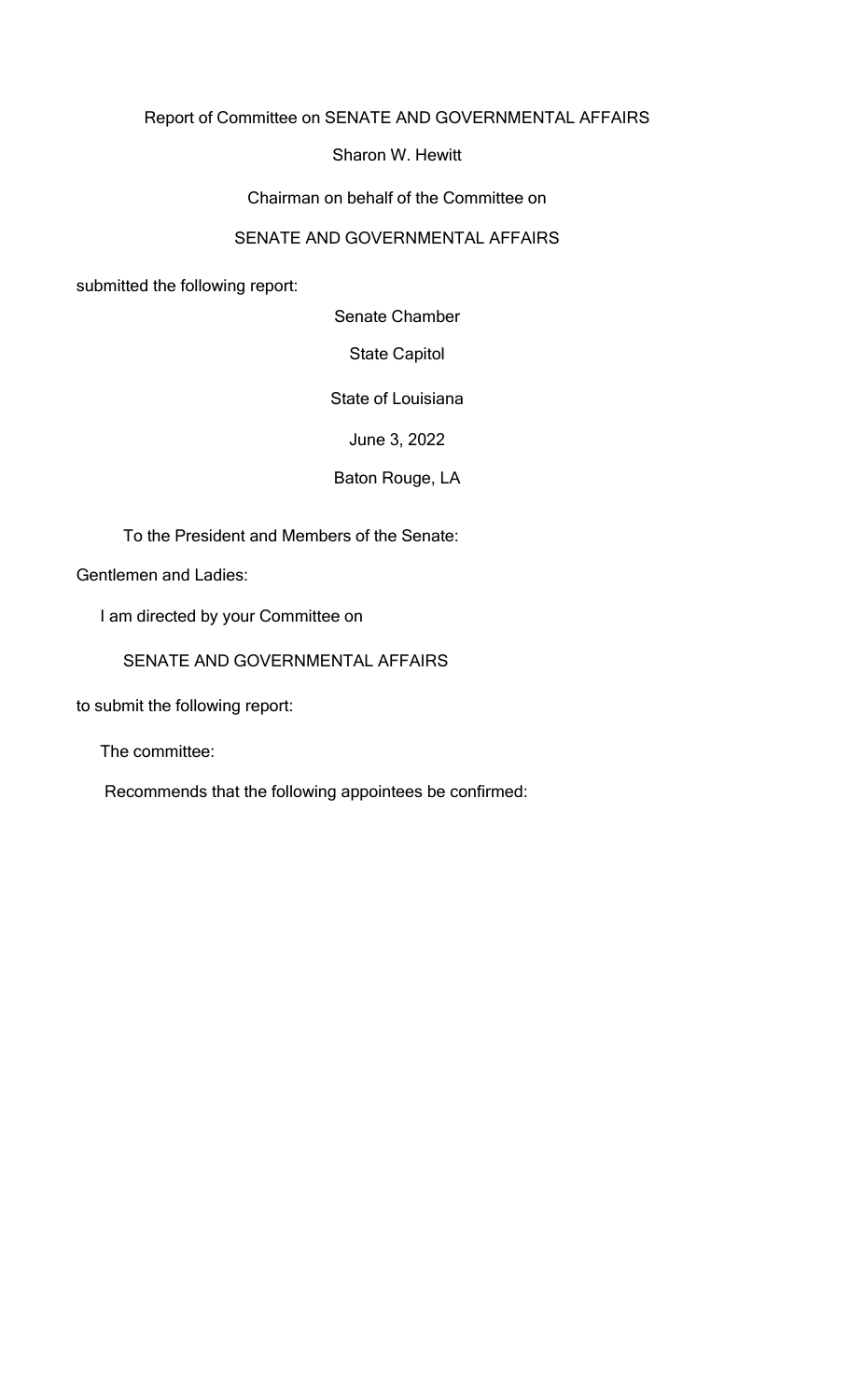#### Acadiana Area Human Services District

**David J. Merrill Jr.** 301 Caroline Street New Iberia, LA 70560-4910

**Quinta L. Thompson** 409 Dafney Dr Lafayette, LA 70503-4512

**Elizabeth F. West** 1417 Ninth St. Pine Prairie, LA 70576

#### **Addictive Disorder Regulatory Authority**

**Roy F. Baas**

322 Latham Ln. Monroe, LA 71202-8567

#### **Adrian M. Perron**

108 Kelso Dr Carencro, LA 70520-6107

#### **Paul M. Schoen**

521 S. Massachusetts St. Covington, LA 70433-3423

**Susan S. Thornton** 6122 Stratford Ave Baton Rouge, LA 70808-3532

**Catrice L. Tolbert** 8241 Jamesport Dr Baton Rouge, LA 70818-5755

Administration, Division of

**David W. Couvillon** 1877 Antonio Rd. Port Allen, LA 70767-5802

Aging, Louisiana Executive Board on

**Worlita L. Jackson** 510 Rea Street Mansfield, LA 71052

**Charles P "Buddy" Pugh Jr.** 1600 Southeast Railroad Ave Ponchatoula, LA 70454

**Ricco A. Thomas** 4435 Stonewall Dr. Addis, LA 70710-3057

**Emily G. Tilley** 1034 Foxlane Dr Baton Rouge, LA 70819-2103

Agriculture and Forestry, Department of

**Bobby Hugh Fletcher Jr.** 81292 Highway 1082 Bush, LA 70431-2502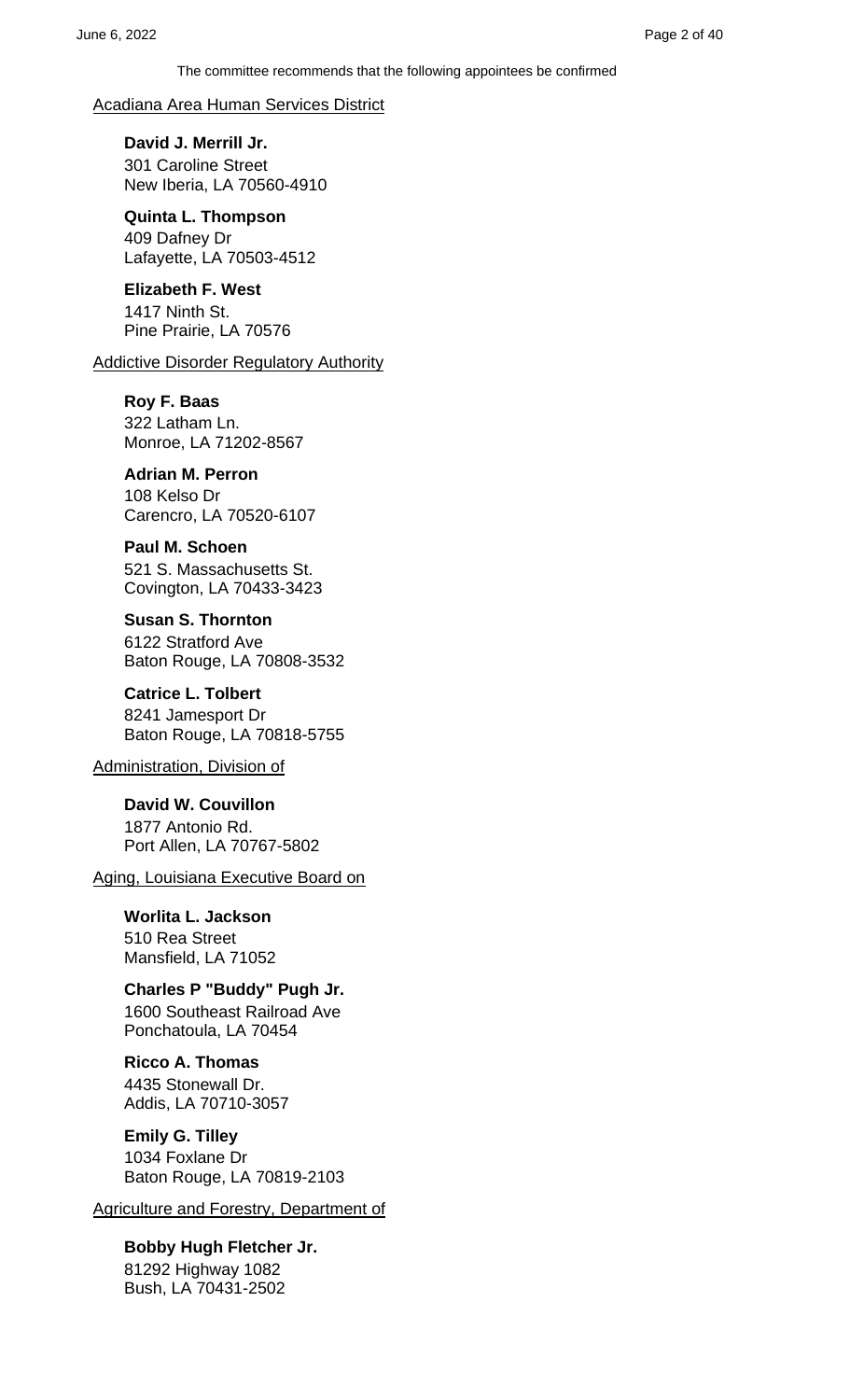Agriculture and Forestry, Department of

**Leo Kevin Wofford** 552 Judge Rd Columbia, LA 71418-3661

Animal Health, Louisiana Board of

### **Sara Kathleen Byrd**

1700 Corley St Ruston, LA 71270-2012

**Brady Curtis Rutledge** 21221 Hwy 101 Iowa, LA 70647-6143

Architectural Examiners, State Board of

#### **David K. Brossett**

4206 Beau Chene Dr Lake Charles, LA 70605-4042

#### **John E. Cardone Jr.**

3917 St. Philippe Drive Lake Charles, LA 70605-2581

**Michael F. Holly** 604 E Robert St Hammond, LA 70401-2729

**Kristine Kobila Johnstone** 73 Allard Blvd New Orleans, LA 70119-3739

Arts Council, Louisiana State

**Sean D. Ardoin** 915 10th St. Lake Charles, LA 70601-6226

**Jonathan V. Foret** 8358 Main St Houma, LA 70363-4872

**Nydia G. Freedman** 711 Kimball Ave Alexandria, LA 71301-5008

**Brook A. Hanemann** 2255 Crawford Dr Lake Charles, LA 70611-4656

**Mary D. Lee** 308 Chateau Sonesta Mandeville, LA 70471-8511

**Kelsea B. McCrary** 401 Speed Ave Monroe, LA 71201-4235

**Eugene Y. Meneray** 8217 Cohn Street New Orleans, LA 70118-2803

**Ronald V. Villegas** 4716 Annunciation St., 3A New Orleans, LA 70115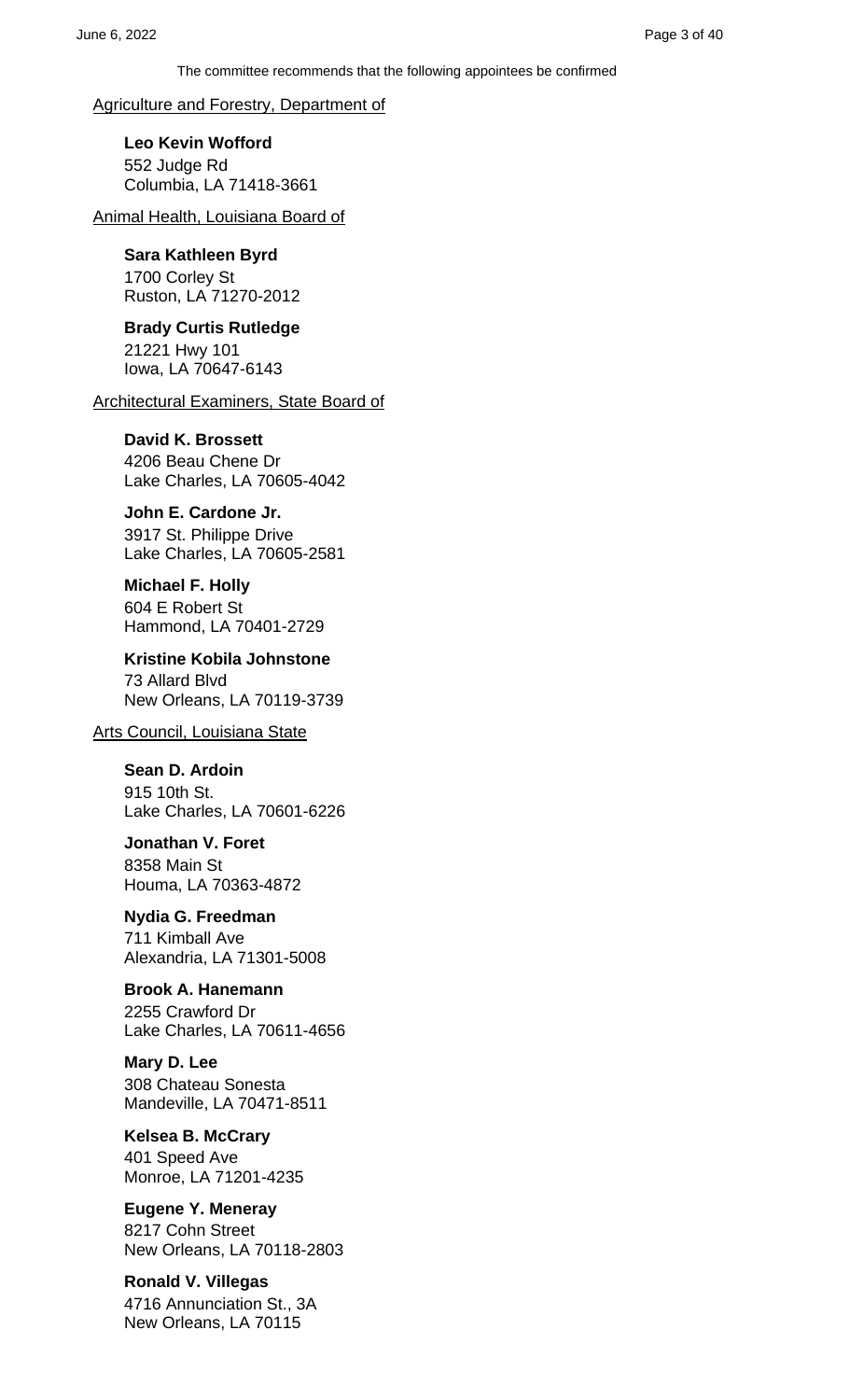#### Ascension-St. James Airport and Transportation Authority

**Felix K. Boughton** 13083 N Spruce St Vacherie, LA 70090-3148

Associated Branch Pilots for the Port of Lake Charles

### **Andrew D. Gossoo**

1020 Bay Ridge Dr Slidell, LA 70461-3118

#### **Robert N. Pinch**

3716 Placid Lane Lake Charles, LA 70605-6772

#### **Corey G. Taylor**

1000 E Carlyss Blvd #1102 Sulphur, LA 70665-7016

Associated Branch Pilots of the Port of New Orleans

### **John S. Pharis**

5920 Pitt St New Orleans, LA 70115-4342

**Kyle R. Riggins** 4312 Courtland Dr Metairie, LA 70002-3114

**Samuel H. Ybos** 1244 Harbor Dr #220 Slidell, LA 70458-9264

Atchafalaya Basin Levee District

**Tommy A. Thibodeaux** 1010 Alan Ln St Martinville, LA 70582-7217

Bar Pilots for the Port of New Orleans, Board of Examiners of

**Hayes T. Booksh** 42511 Hwy 23 Venice, LA 70091-4201

**Adam C. Buras** 1319 Jefferson Ave. New Orleans, LA 70115-4116

### Bayou D'Arbonne Lake Watershed District

**Leslie O. "Trey" Towns III** 901 Hudson Rd. Farmerville, LA 71241

Bayou Lafourche Fresh Water District

### **Hugh F. Caffery**

419 Hale Drive Thibodaux, LA 70301-5618

**Jacob A. Giardina** 918 East First St. Thibodaux, LA 70301-6700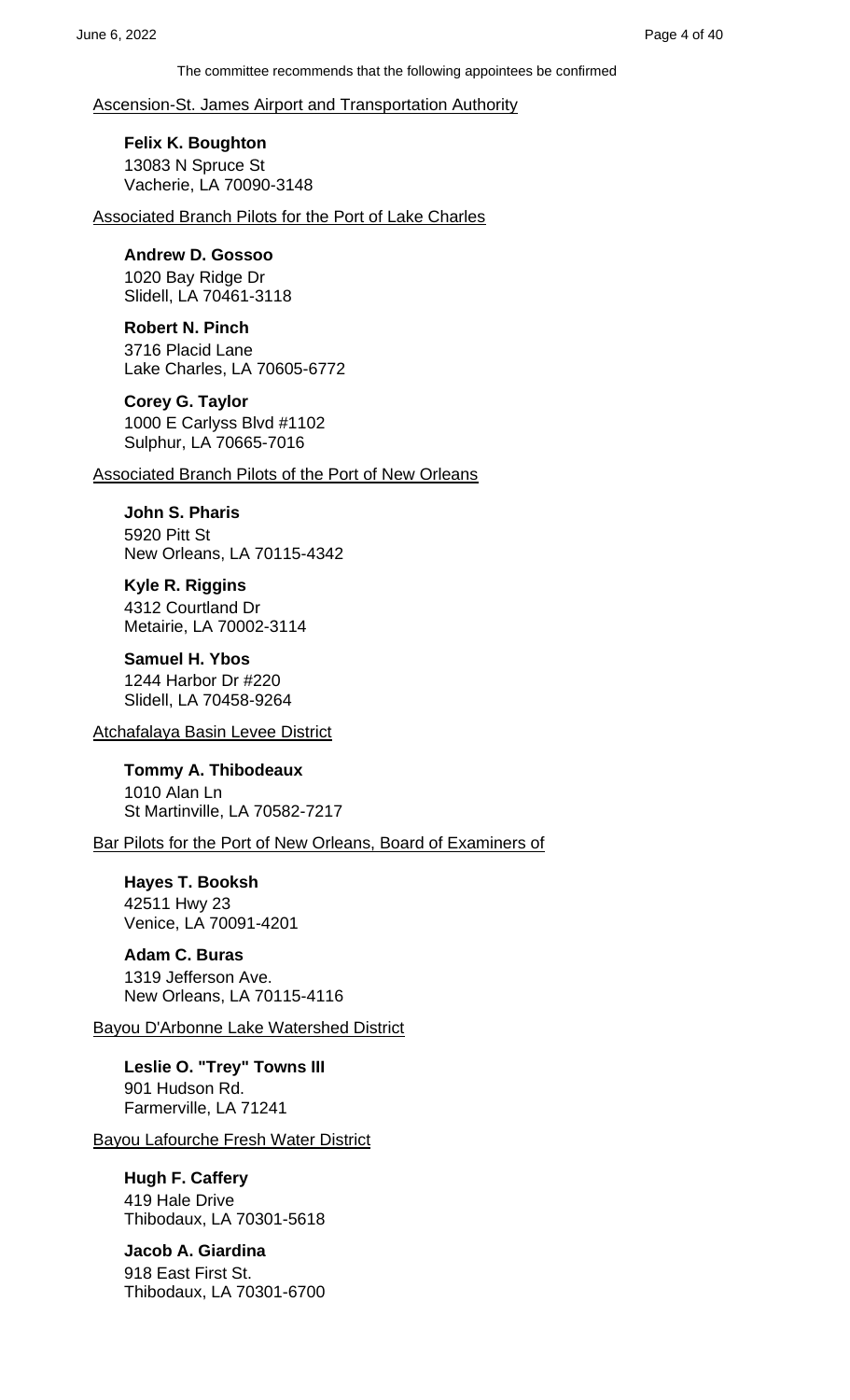#### Bayou Lafourche Fresh Water District

**Ray C. Mayet** 111 East 17th Place LaRose, LA 70373-2167

**Francis C. Richard** 1606 Highway 1 Thibodaux, LA 70301-5766

Behavior Analyst Board, Louisiana

**Renee G. Cole** 18514 Old Trace Drive Baton Rouge, LA 70817-3933

**Daniela I. Riofrio** 2720 Laurel St New Orleans, LA 70130-5528

BioDistrict New Orleans

**Emily S. Arata** 7301 Hampson Street New Orleans, LA 70118-5109

**Charlotte M. Parent** 3740 Red Oak Court New Orleans, LA 70131-8428

**Boll Weevil Eradication Commission** 

**Kody Allen Beavers** 159 John Dailey Rd Extension, LA 71243-4002

**John Bolinger Frierson Jr.** 11037 Harts Island Rd Shreveport, LA 71115-9580

**Thomas A. "Tap" Parker** 689 Lensing Lane Lake Providence, LA 71254-5404

**Russell Y. "Russ" Ratcliff** 1962 Hwy 605 Newellton, LA 71357-6300

Broadband For Everyone in Louisiana Commission

**Matthew J. Wood** 196 Shadow Ridge Dr Bossier City, LA 71112-9734

Cancer and Lung Trust Fund Board, Louisiana

**Jocelyn Renea Austin-Duffin** 19026 Epernay Court Baton Rouge, LA 70817-7661

**Elizabeth Terrell Hobgood Fontham**

1470 Joseph Street New Orleans, LA 70115-4263

**Robert R. Newsome** 40 Turnberry Drive LaPlace, LA 70068-1600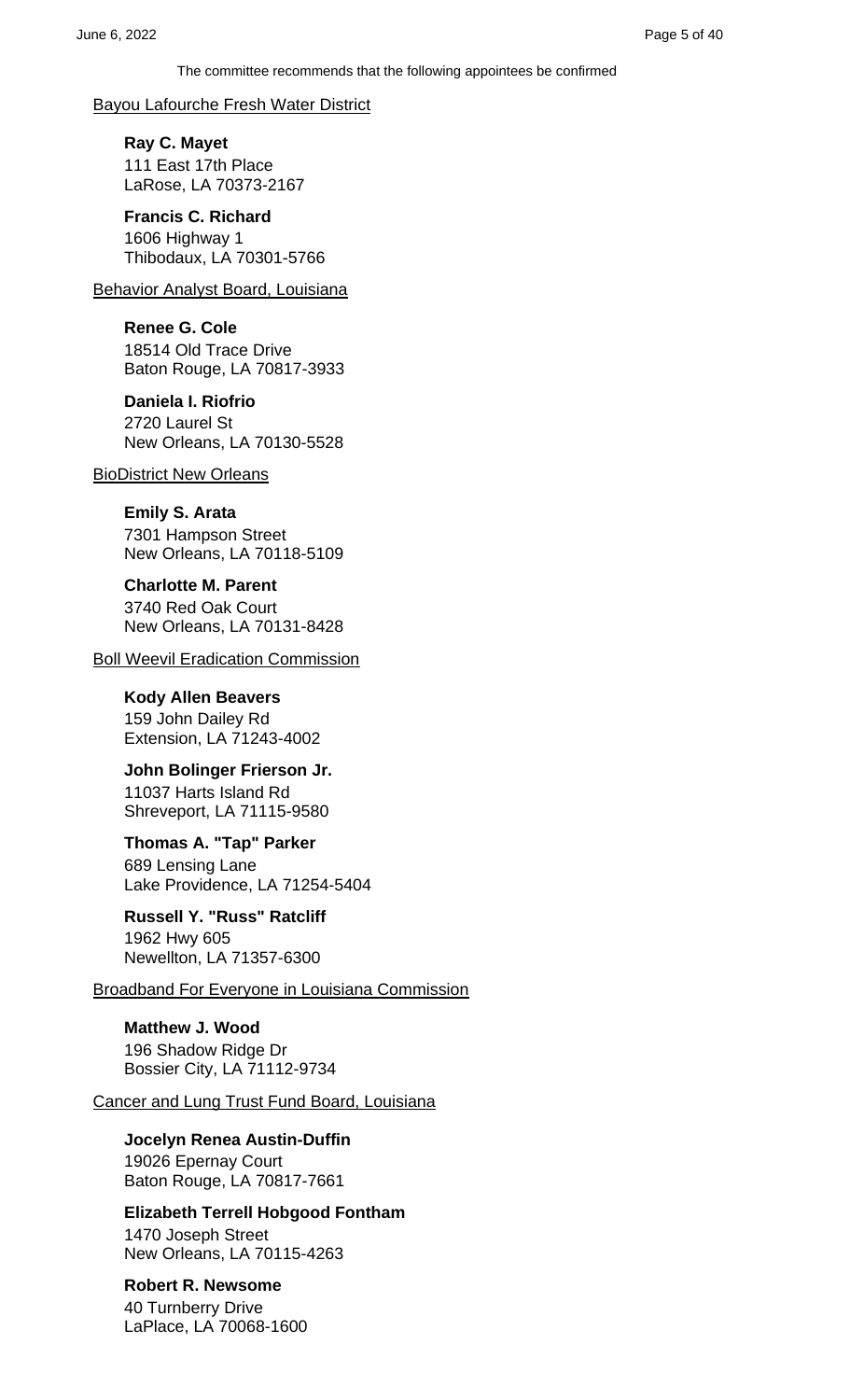Cancer and Lung Trust Fund Board, Louisiana

**John M. Rainey** 309 Coulee Croche Road Cankton, LA 70584-5909

**Kristi M. Rapp** 5350 Hemingway Drive Darrow, LA 70725-2503

**Alton O. "Oliver" Sartor** 922 Esplanade Ave. New Orleans, LA 70116-1943

**Sarah P. Thayer** 614 Oak Hills Drive Shreveport, LA 71106

Capital Area Groundwater Conservation District

#### **Alvin Broussard**

11336 Copper Hill Dr Hammond, LA 70403-2697

**Patrick J. Engemann** 4420 Mimosa St Baton Rouge, LA 70808-3941

**Patrick J. Hobbins** 768 Avenue E Port Allen, LA 70767-3129

**Barry L. Hugghins** 5622 Elm Grove Road Port Allen, LA 70767-5206

**Jonathan S. Leo** 10942 Neale Fraser Dr Baton Rouge, LA 70810-1752

**Angela R. Machen** 1723 Texas Avenue Baker, LA 70714-2227

**Camille Manning-Broome** 3922 Hundred Oaks Ave Baton Rouge, LA 70808-1630

Capital Area Human Services District

**Mary S. "Laverne" Aguillard** 14163 Patin Dyke Road Ventress, LA 70783-3903

**Chalonda Banks Hollins** 2305 Pointe South Dr. Zachary, LA 70791

Cemetery Board, Louisiana

**Gerald W. Melancon**

4700 N. University Avenue Carencro, LA 70520-3401

**Carroll W. Suggs** 320 West Livingston Place Metairie, LA 70005-3952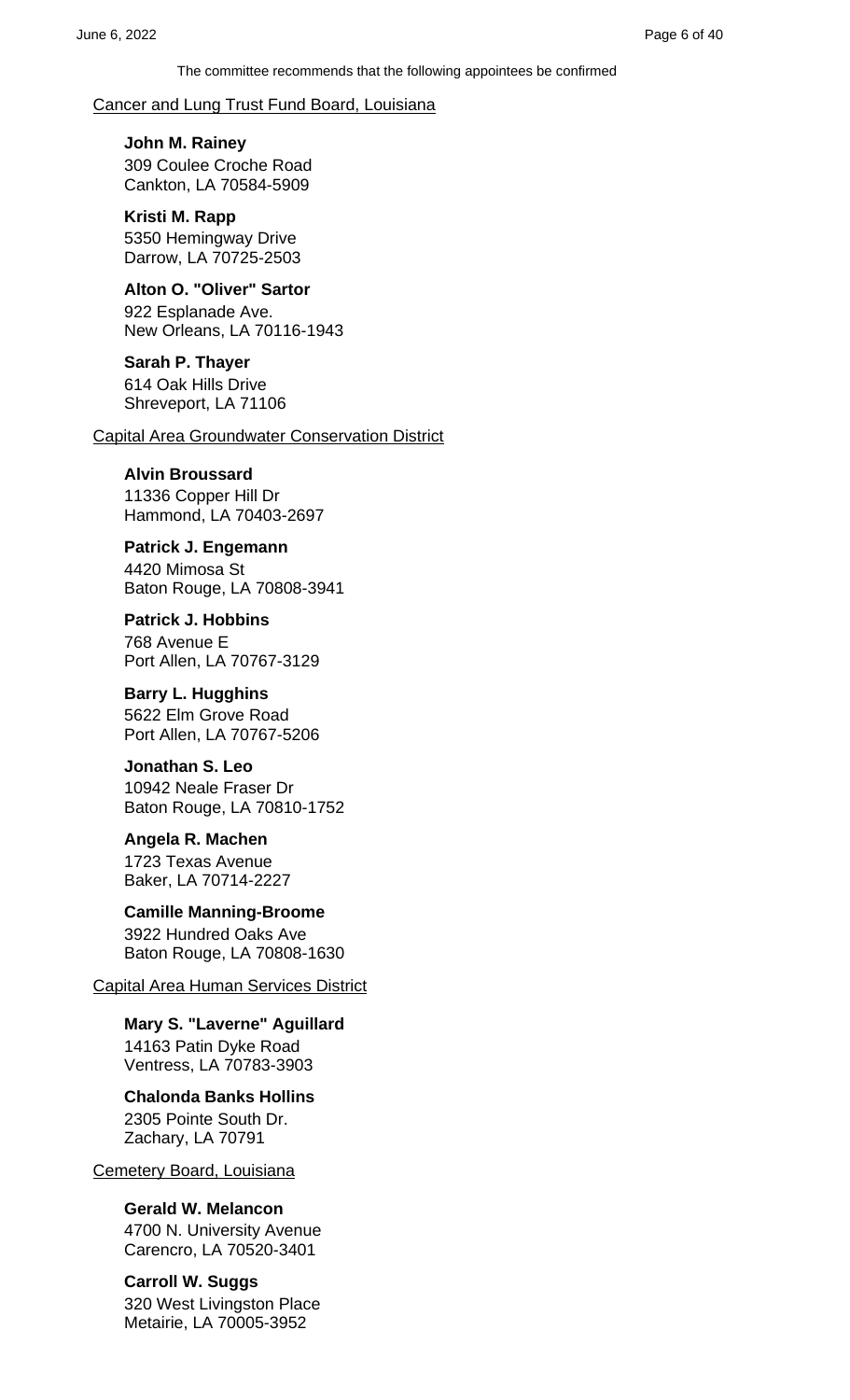Cemetery Board, Louisiana

**F. Anton Wilbert** 60725 Bayou Road Plaquemine, LA 70764-6026

Central Louisiana Human Services District

**Candace L. Blood**

100 Hilton Ct Pineville, LA 71360-5673

**Douglas L. Ryland** 2257 Russell Ct. Alexandria, LA 71301-2640

Chenier Plain Coastal Restoration and Protection Authority

**Sara M. Judson** 1722 Enterprise Blvd Lake Charles, LA 70601-6382

**Kalyn R. Partin**

2795 Goos Rd Lake Charles, LA 70611

Child Death Review Panel, Louisiana State

**Pamela Q. Cart** 822 Mamou Prairie Rd. Iota, LA 70543-3214

**Laurel L. Kitto** 38076 Therese Court East Prairieville, LA 70769-4378

**Laura Clayton Kleinpeter** 1955 Lake Hills Parkway Baton Rouge, LA 70808-1452

Children of Incarcerated Parents and Caregivers (CIP Council), Council on the

**Terrel T. Kent** 2606 Galvez St. Baton Rouge, LA 70805

Children's Cabinet Advisory Board

**Mattilyn H. Karst** 5010 Mancuso Ln, Apt 11206 Baton Rouge, LA 70809

**Alishia R. Vallien** 335 Ophelia Boone Rd Opelousas, LA 70570-1342

**Angela R. Wiggins Harris** 4900 Elysian Fields Ave New Orleans, LA 70122

Chiropractic Examiners, Louisiana Board of

**Kelleigh A. Payne** 7646 Founders Court New Orleans, LA 70129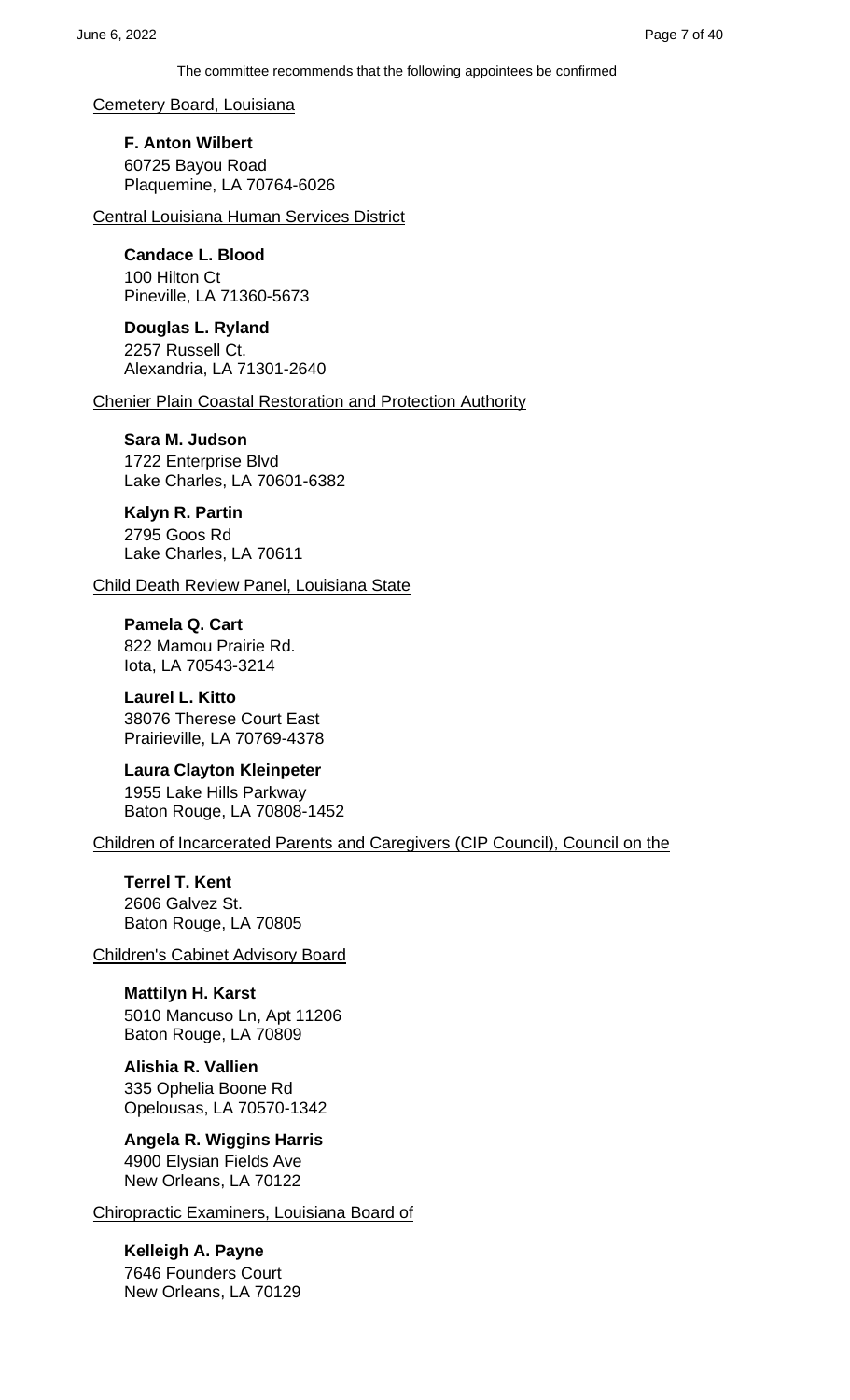Citizens Property Insurance Corporation, Louisiana

**William P. Chauvin** 840 Tchoupitoulas St., Unit 204 Chauvin, LA 70130-3683

Clinical Laboratory Personnel Committee

### **Richard E. Bridges**

705 Sherri Dr Amite, LA 70422-2054

**E. Gaye Brunson**

451 Cramer Road Bernice, LA 71222

**Beverly Ogden** 280 Jean Lafitte Avenue Baton Rouge, LA 70810

**Tabitha L. Whipp** 2793 Hwy 752 Opelousas, LA 70570-2354

Coastal Protection and Restoration Authority Board

**Stephen W. Sagrera** 17801 Theall Road Abbeville, LA 70510-8671

Coastal Protection, Restoration and Conservation, Governor's Advisory Commission on

**Karen K. Gautreaux** 425 Lafitte Street Mandeville, LA 70448-5828

Commerce and Industry, State Board of

**Sandra L. McQuain** 905 Windermere Blvd Alexandria, LA 71303-2649

**Marshall J. Simien Jr.** 2131 Fitzenreiter Rd Lake Charles, LA 70601-1139

Community and Technical Colleges, Board of Supervisors of

**Cynthia M. Butler-McIntyre** 2440 Halsey Ave New Orleans, LA 70114-5046

**Erika M. McConduit** 6970 Louis XIV St New Orleans, LA 70124-3418

**Willie L. Mount** 205 Shell Beach Drive Lake Charles, LA 70601-5933

**Paul P. Price Jr.** 139 Paul Price Lane Winnsboro, LA 71295

**Stephen C. Smith** 125 Old Shriever Hwy. Schriever, LA 70395-4003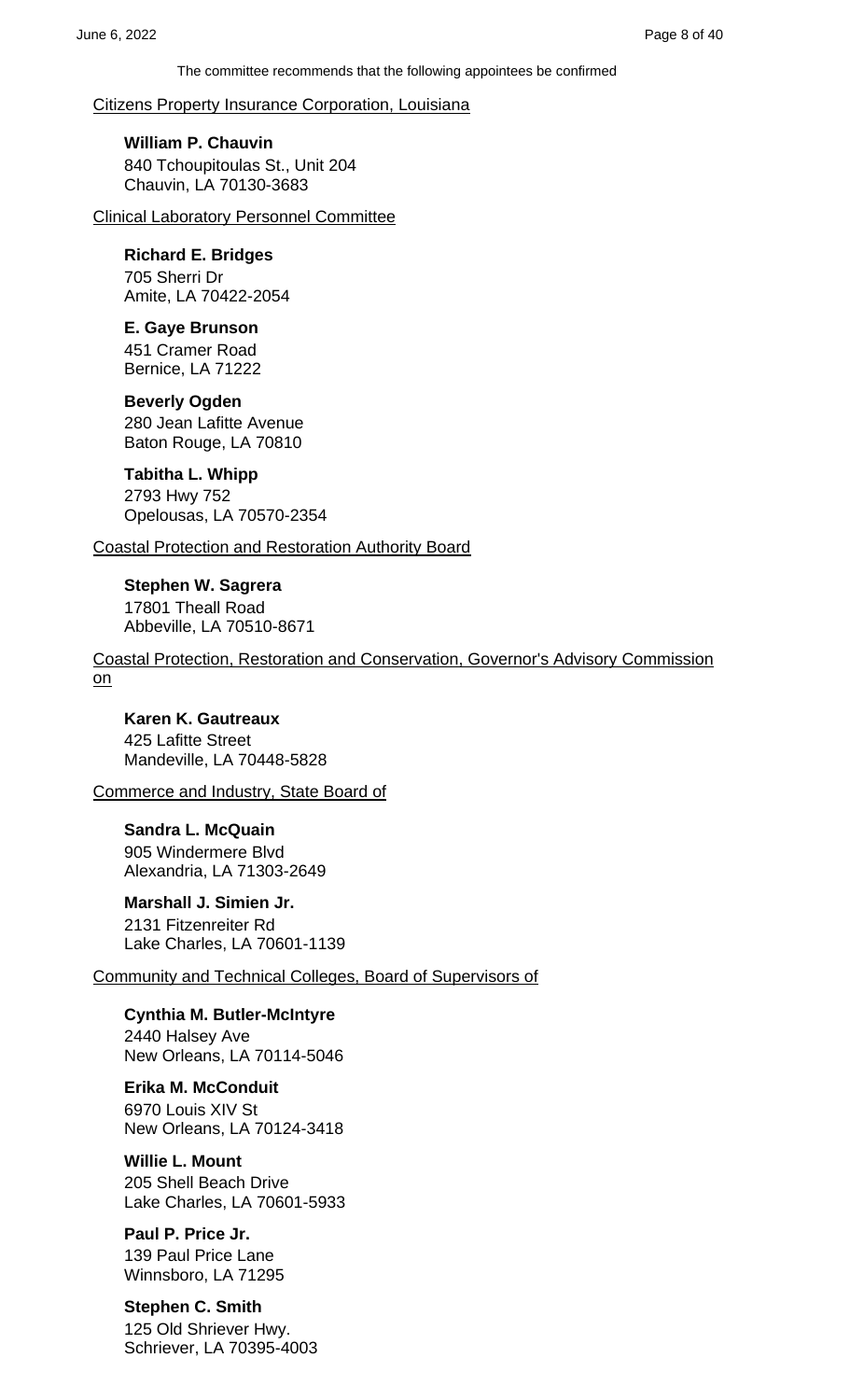### Community Responder Model Task Force (SR 130)

**Bambi D. Polotzola** 949 Country Ridge Rd. Opelousas, LA 70570-1696

Cybersecurity Commission, Louisiana

### **Sarah O. Allen**

17839 British Ln. Baton Rouge, LA 70810-6595

**R. Kyle Ardoin** 1550 Brame Drive Baton Rouge, LA 70808-8621

**William E. Bradley III** 268 Loblolly Lane Choudrant, LA 71227-4804

**Lamar Anthony Davis** 4564 Golden Ridge Drive Port Allen, LA 70767-5967

**Brandon M. Frey** 10103 Glen Ridge Ave. Baton Rouge, LA 70809-3883

**Tyler P. Gray** 533 Woodstone Dr Baton Rouge, LA 70808-5163

**Leslie K. "Les" Guice** 1500 Bulldog Drive Ruston, LA 71270-3130

**Richard "Dickie" Howze** 2527 Terrace Ave. Baton Rouge, LA 70806-6867

**Ramesh Kolluru** 223 Farmington Drive Lafayette, LA 70503-8410

**Jeffrey B. Landry** 801 Park Blvd Baton Rouge, LA 70806-6627

**Jeffrey A. Moulton** 990 Stanford Ave., Suite 201 Baton Rouge, LA 70808

**Donald M. Pierson Jr.** 3143 Grand Way Ave. Baton Rouge, LA 70810

**Y. Brahmananda Reddy** 125 Ramsey Circle Ruston, LA 71270-1693

**Kim Hunter Reed** 2126 Christian Street Baton Rouge, LA 70808-2186

**Casey B. Tingle** 16887 Bradford Avenue Greenwell Springs, LA 70739-5771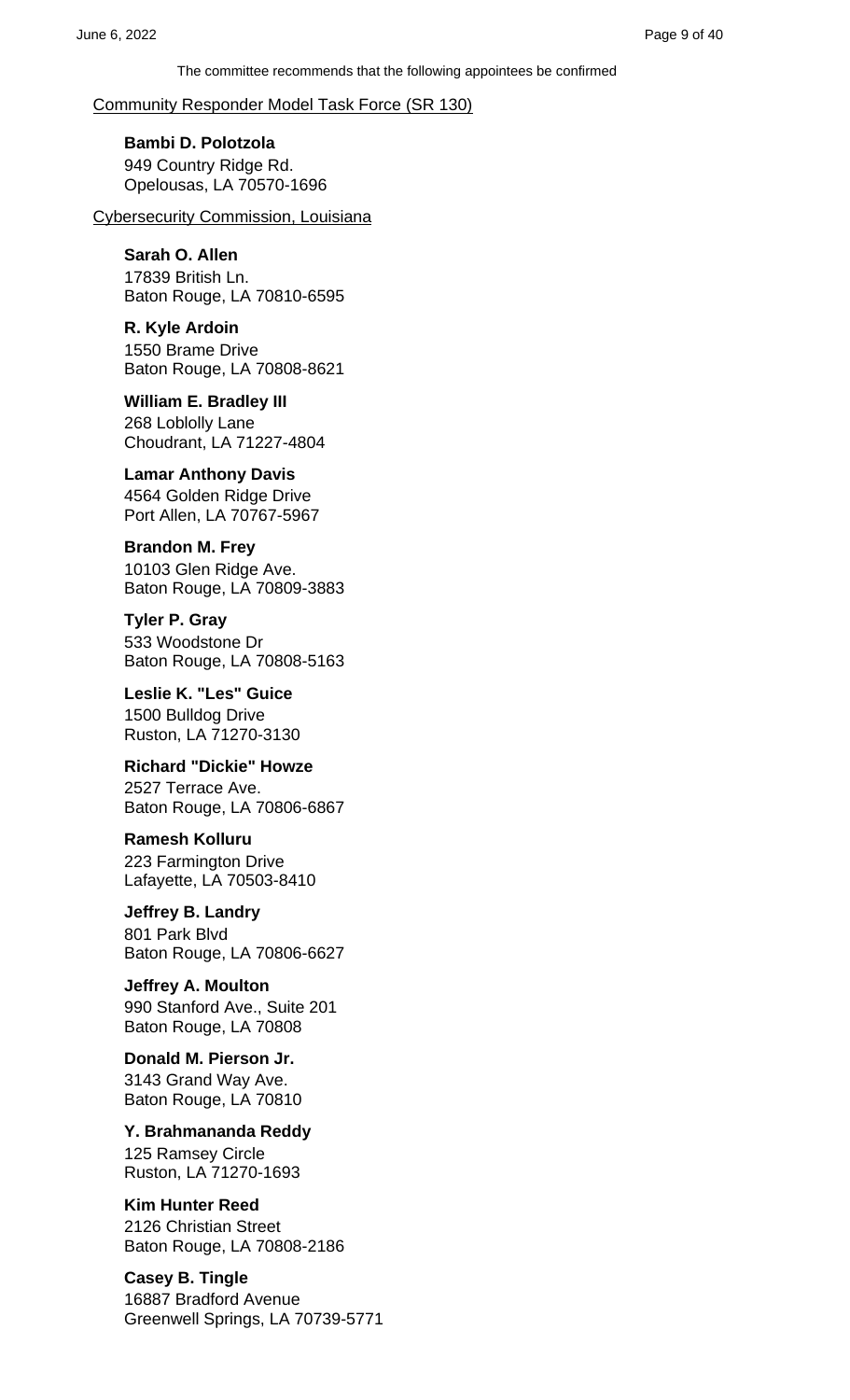Cybersecurity Commission, Louisiana

**Gregory G. Trahan** 3126 Veranda Lakes Drive Baton Rouge, LA 70810-7214

**D. Keith Waddell** 1306 Tomahawk Dr. Lake Charles, LA 70611-4931

**Laura E. Wilt** 929 State St. New Orleans, LA 70118-5908

D.A.R.E. Advisory Board, Louisiana

**Kristy M. Miller** 6310 Westwind Ave Baton Rouge, LA 70817-4362

**Phyllis A. Tyler-Beverly** 147 Paiute Lane Opelousas, LA 70570

Dairy Stabilization Board

**Bryan L. Stafford** 26330 Mt Pisgah Rd Mt Hermon, LA 70450-3818

Deaf, Louisiana Commission for the

**Ashley J. Argrave** 8912 Boone Drive Baton Rouge, LA 70810

Dentistry, Louisiana State Board of

**Isaac A. "Ike" House** 1151 Hwy 614 Haughton, LA 71037-8977

Developmental Disabilities Council, Louisiana

**Nicole L. Banks** 214 Roselawn Avenue Houma, LA 70363

**Cheri A. Crain** 5462 Hillcrest Drive Zachary, LA 70791

**Logan A. Davis** 285 Evangeline Creek Dr Shreveport, LA 71106-8560

**Christi M. Gonzales** 845 Moresi Rd #2 Jeanerette, LA 70544-8425

**Chaney M. Guidry** 1121 Bridgetowne Ln Breaux Bridge, LA 70517-8144

**Jill M. Hano** 2521 Metairie Lawn, Unit 315 Metairie, LA 70002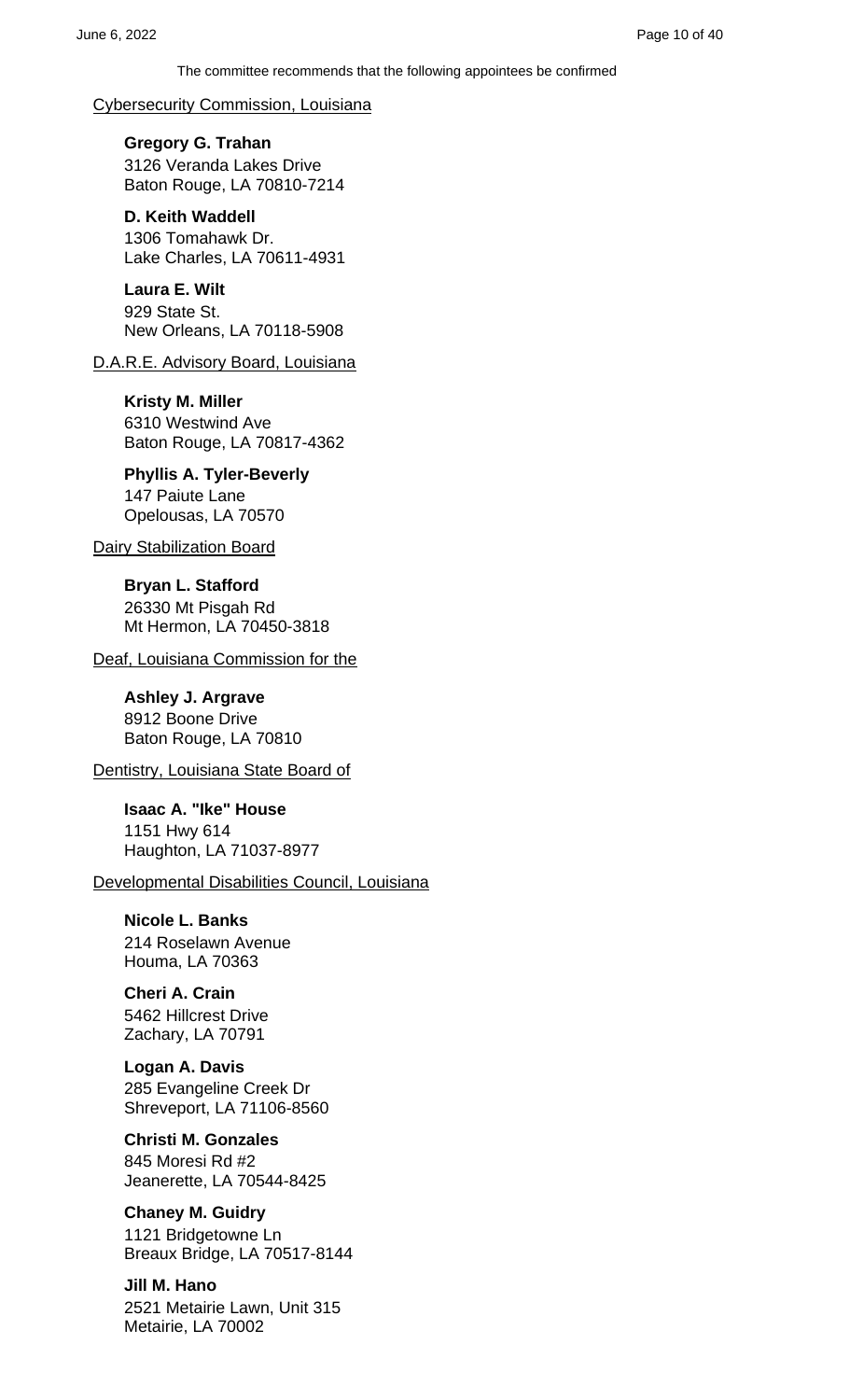Developmental Disabilities Council, Louisiana

**Angela B. Harmon** 2315 Poplarwood Drive Baton Rouge, LA 70816-3051

**Bambi D. Polotzola** 949 Country Ridge Rd. Opelousas, LA 70570-1696

**Tory M. Rocca** 1401 St. Andrew St., Apt. 228 New Orleans, LA 70130

**Vivienne E. Webb** 713 Cecile Pl Shreveport, LA 71106

Dietetics and Nutrition, Louisiana State Board of Examiners in

#### **Jennifer G. Duhon**

235 Curtis Brown Road Opelousas, LA 70570-1310

#### **Anita M. Ferdinand**

3446 Wendy St Paulina, LA 70763-2359

**Monica N. Pierson-McDaniels** 4076 Sycamore Ridge Ct Zachary, LA 70791-5433

**Norma Marie Simpson** 57 Nadrchal Road Deville, LA 71328

Disability Affairs, Governor's Advisory Council on

**Marsha N. Andrews**

1233 E Mt Pleasant Rd #408 Zachary, LA 70791-5925

### **Gerlinde G. Beckers**

55231 Pine Grove Church Rd Independence, LA 70443-2029

**Nicole S. Johnson Flores** 303 Confederate Ave Broussard, LA 70518-7314

## **Pasqueal M. Nguyen**

107 Garden Oaks Ave. Youngsville, LA 70592

#### **Tory M. Rocca**

1401 St. Andrew St., Apt. 228 New Orleans, LA 70130

Drone Advisory Committee, Louisiana

**Jonathan H. Kemp** 1005 W Robert St Hammond, LA 70401-3009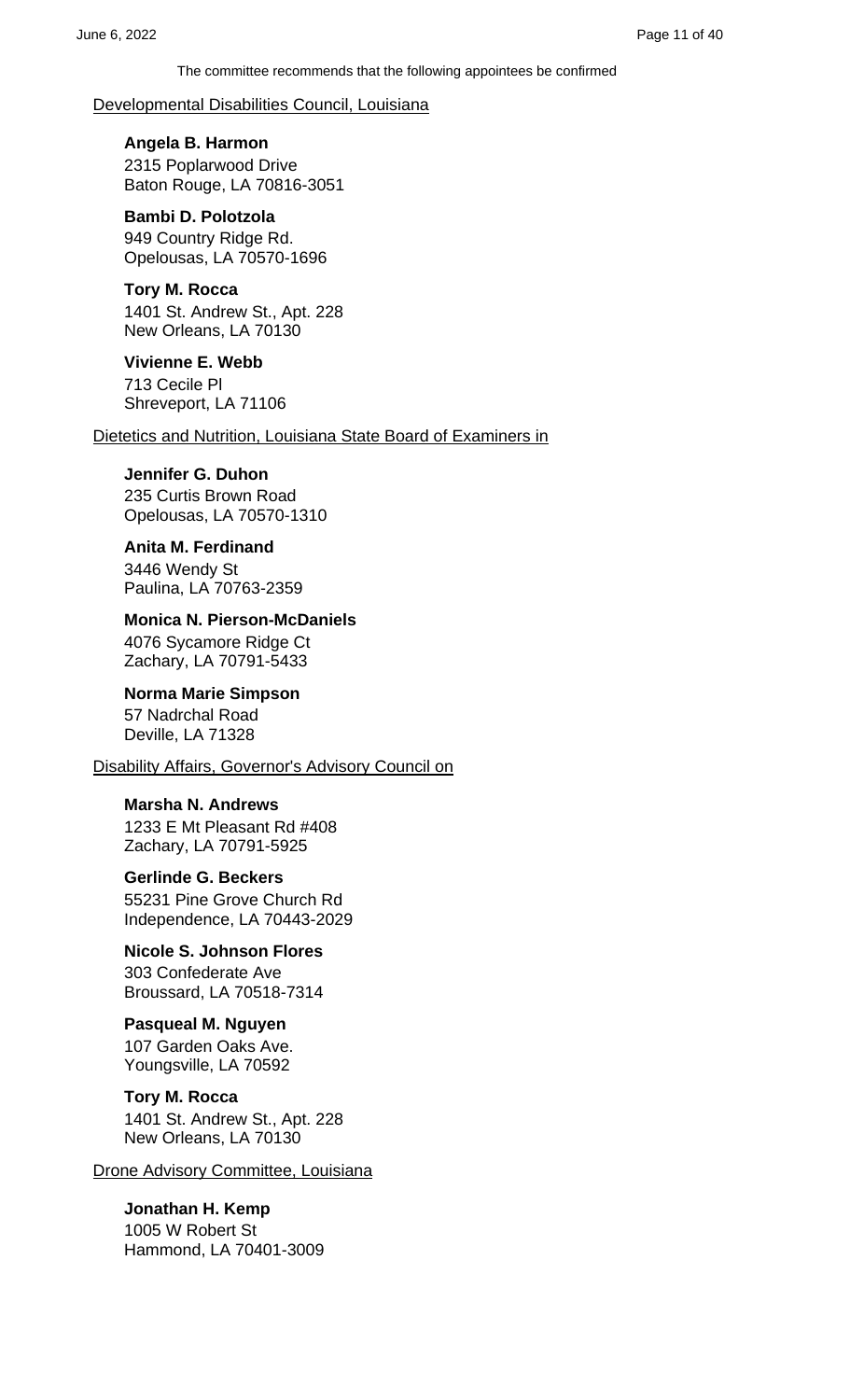#### Drug and Device Distributors, Louisiana Board of

**James G. Delatte** 39483 Bay Drive Ponchatoula, LA 70454-6659

**Darrick A. LeBeouf** 10 Admiralty Court New Orleans, LA 70131-4701

Drug Control and Violent Crime Policy Board, Louisiana

**Billy Joe Harrington** 315 Rose Hill Plantation Rd. Natchez, LA 71456

**Mark V. Herford** 200 Joie De Vivre Dr DeRidder, LA 70634-7591

**James R. "Jimmy" Lestage** 656 Graybow Rd DeRidder, LA 70634-5486

**Kristy M. Miller** 6310 Westwind Ave Baton Rouge, LA 70817-4362

Drug Policy Board

**Edward C. Carlson** 92 Fontainebleau Dr New Orleans, LA 70125-3418

DWI, Governor's Task Force on

**Shayne A. Gibson** 9117 Summer Place Blvd Greenwood, LA 71033-3053

Early Identification of Deaf or Hard of Hearing Infants Advisory Council

**Theresa V. Nicholls** 1801 Colony Rd Metairie, LA 70003-2219

Economic Development Corporation, Louisiana

**Stephen P. David Jr.** 1915 Ingleside Dr. Baton Rouge, LA 70808-1275

**Norisha K. Glover** 19604 Fairway Oaks Ave. Baton Rouge, LA 70809-6747

**Louis S. Reine** 11425 Glenhaven Dr. Baton Rouge, LA 70815-6116

**Calcote H. "Cal" Simpson** 4046 Drusilla Drive Baton Rouge, LA 70809-2390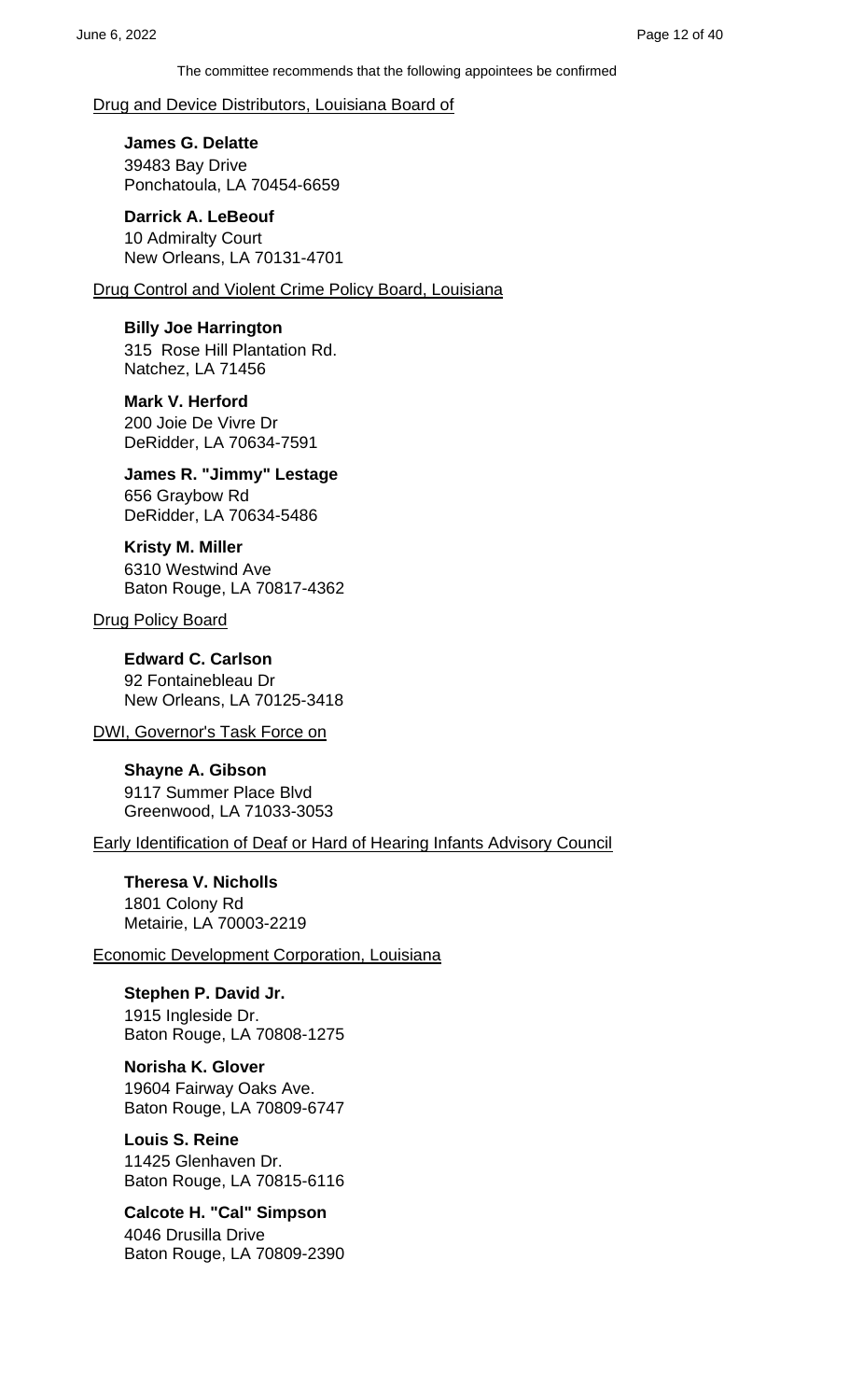Economic Development, Department of

**Brenda C. Guess** 4216 Thames Drive Baton Rouge, LA 70814-7541

Educational Television Authority (LETA), Louisiana

### **Julie T. Cherry**

455 E. Riveroaks Drive Baton Rouge, LA 70815-4063

### **William D. Hare**

227 Stephanie Ave Lafayette, LA 70503

Egg Commission, Louisiana

### **John Michael Lalla**

5250 St. Charles Ave New Orleans, LA 70115

#### Embalmers and Funeral Directors, Louisiana State Board of

**Stephen G. Boudreaux** 218 Allegro Ave Duson, LA 70529-3346

**Louis Charbonnet III** 1615 St. Philip Street New Orleans, LA 70116-2936

### **Willie P. Davis Jr.**

1721 Heatherwood Drive Harvey, LA 70058-7453

#### **Shelton C. Dixon**

17603 Lake Pass Drive Greenwell Springs, LA 70739-4762

#### **Juan M. Joseph**

128 Knute Rockne Dr Opelousas, LA 70570-6802

# **Terry R. Luneau**

169 Harbor Lane Boyce, LA 71409

### **Gregory J. McKneely** 1400 N Duncan Ave Amite, LA 70422-5510

**Maurice Southall** 5516 Hwy 1 Napoleonville, LA 70390-2500

Emergency Medical Services Certification Commission, Louisiana

### **Scott F. Thames Jr.** 911 Poland Ave New Orleans, LA 70117-4737

Emergency Response Commission (LERC), Louisiana

**Terry E. Guidry** 1153-B Bordelon Rd Breaux Bridge, LA 70517-6277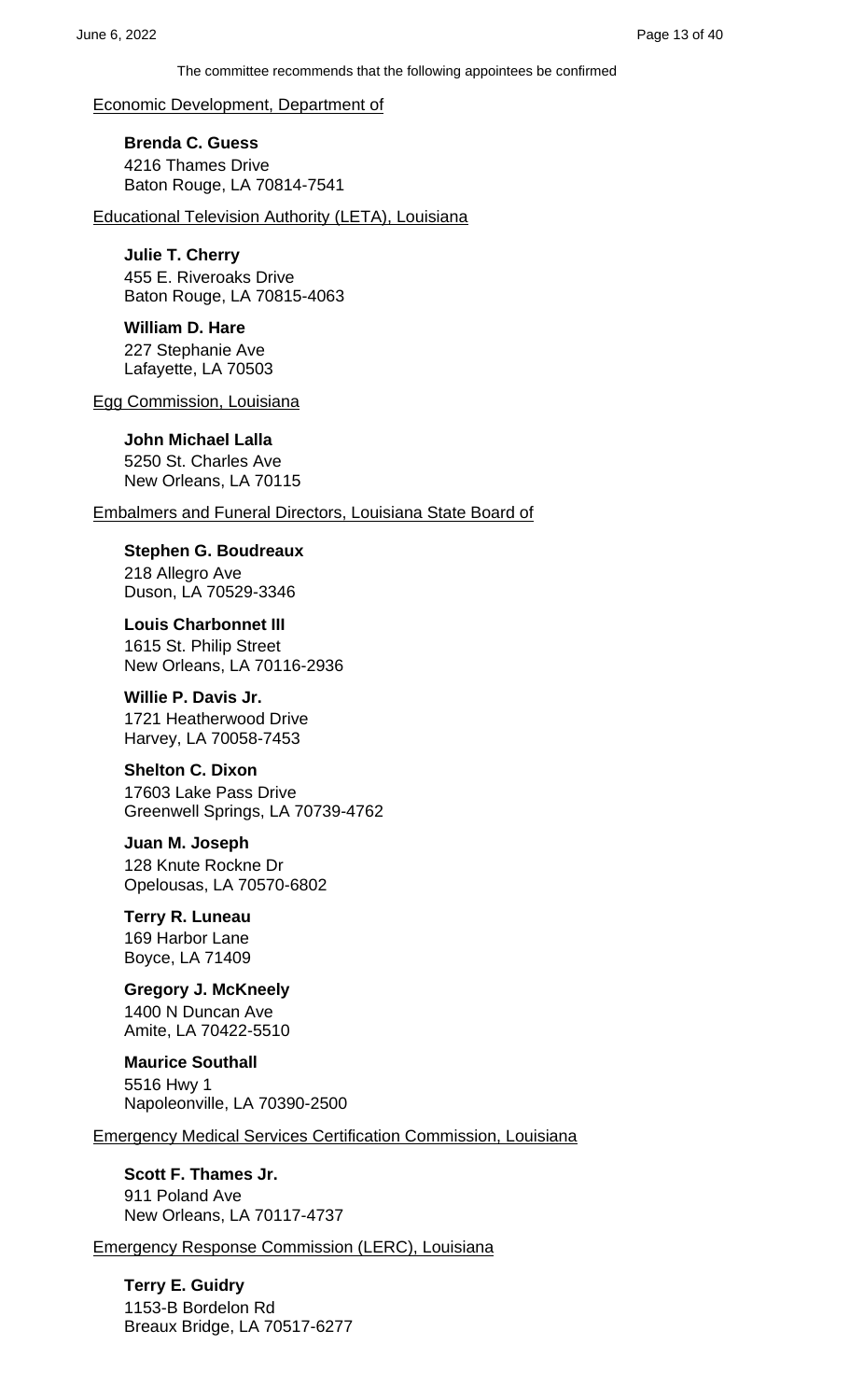#### Emergency Response Network Board (LERN), Louisiana

**Venkata S. Gadi**

10710 Moss Grove Ln Baton Rouge, LA 70810-7870

**Scott M. Guidry** 101 Ramblewood Dr. Lafayette, LA 70508-7401

#### **Granville A. Morse III**

251 Phosphor Ave Metairie, LA 70005-3732

**Michele K. Sutton** 109 College Dr Hammond, LA 70401-1713

#### **Duke N. Walker**

511 Cedar Lake Dr #55 Youngsville, LA 70592-6576

Endowment for the Humanities, Louisiana

**Evelyn Faye Flanagan** 5959 Hannah Drive Alexandria, LA 71303-3779

**Elizabeth M. Mangham** 3131 Fairway Drive Baton Rouge, LA 70809

**Kellen J. Mathews** 118 S Dorgenois St New Orleans, LA 70119-6422

**Chanler Holden Mittendorf** 15960 Highland Rd Baton Rouge, LA 70810-6512

**Willie L. Mount** 205 Shell Beach Drive Lake Charles, LA 70601-5933

**Sharonda R. Williams** 3614 Jena Street New Orleans, LA 70125

Environmental Education Commission, Louisiana

**Harry Lewis** 312 Mansfield Street Rayville, LA 71269-3014

**Kimberly S. Walden** 3554 Chitimacha Trail Jeanerette, LA 70544-8316

Environmental Quality, Department of

# **Celena J. Cage**

1208 Kings View Circle Jackson, LA 70748-4360

**Bliss M. Higgins** 632 Woodview Ct Baton Rouge, LA 70810-5335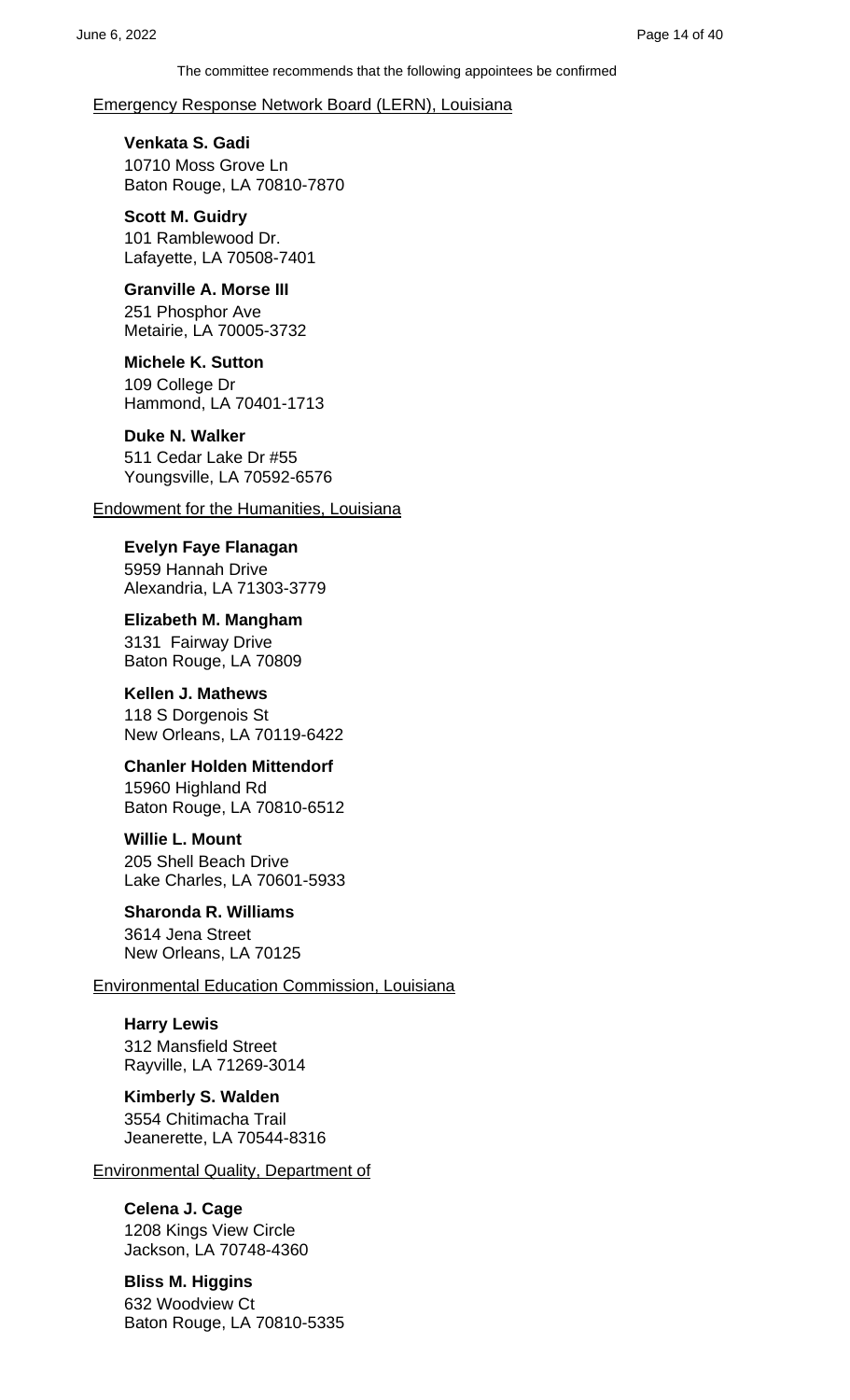#### Ernest N. Morial-New Orleans Exhibition Hall Authority

**Edgar L. Chase IV** 4748 St. Roch Ave New Orleans, LA 70122

**Eric A. Wright** 23 Forest Oaks Dr New Orleans, LA 70131-3369

Ethics, Board of

**Paul Harvey Colomb** 105 Marsh Dr Lafayette, LA 70507-4949

Florida Parishes Juvenile Justice Commission

**George Ray "Bo" Coxen** 16111 Highway 16 Amite, LA 70422-4609

**Michael B. Forbes**

2547 Lakeshore Drive Mandeville, LA 70448-5627

**Alton B. Lewis Jr.** 18026 Ashton Dr. Hammond, LA 70403-4110

**Anne Thompson** 281 Libra Ave Mandeville, LA 70471

**Kathleen Wilkin** 604 Eagle Dr Slidell, LA 70461-3123

**Erica D. Williams** 13032 Highway 22 West Ponchatoula, LA 70454-7220

Gaming Control Board, Louisiana

**Claude D. Jackson** 17061 Hosston Rodessa Road Rodessa, LA 71069-9069

**Ronnie S. Johns** 1032 Laura Circle Sulphur, LA 70663-3701

**Ronald J. Sholes** 3416 Philip St. New Orleans, LA 70113-2530

**Ashley Anderson Traylor** 601 W Colorado St. Hammond, LA 70401-2401

Geoscientists, Louisiana Board of Professional

**David B. Culpepper** 5518 Annunciation Street New Orleans, LA 70115-2027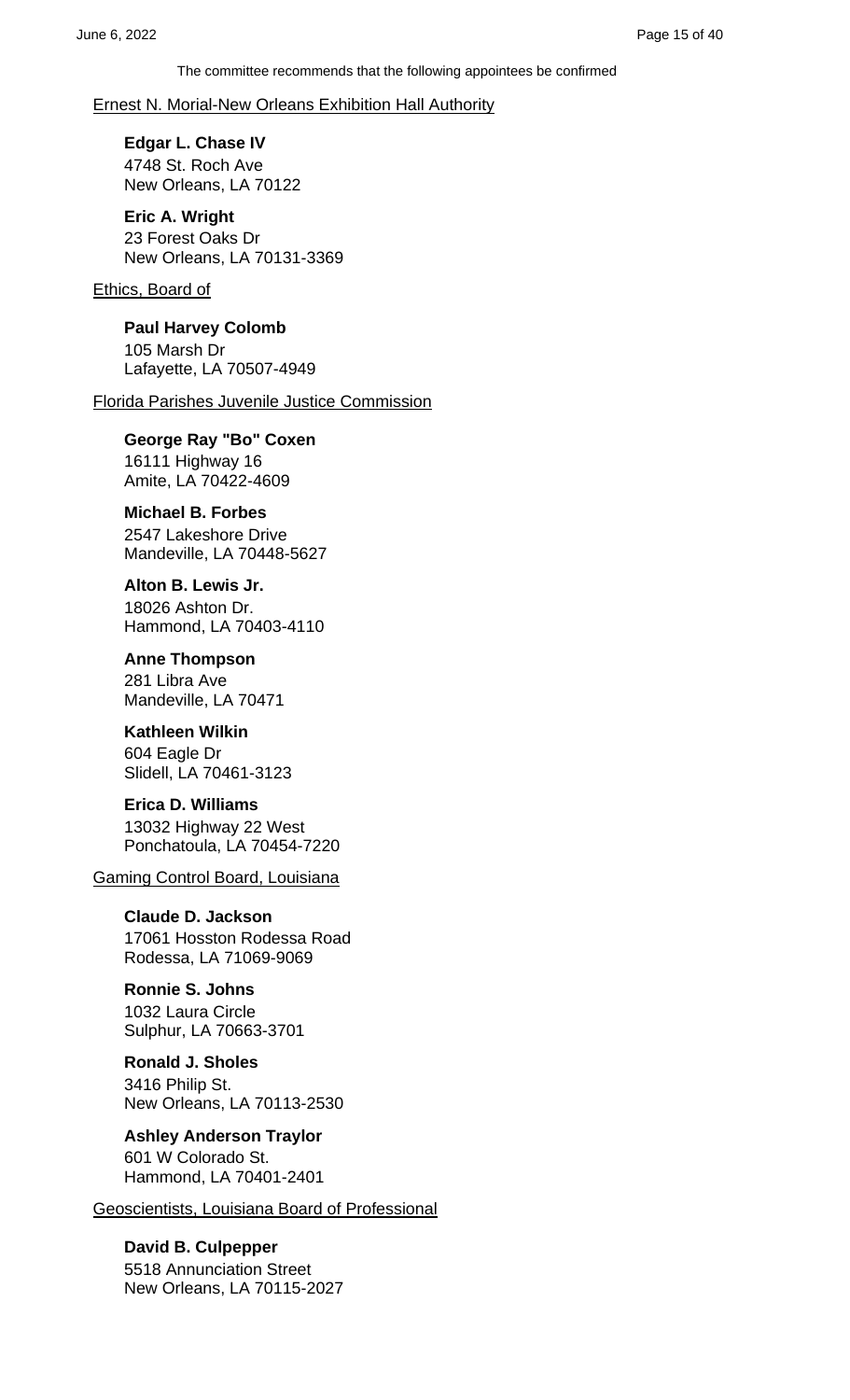Geoscientists, Louisiana Board of Professional

**Michael A. Simms** 10123 Jefferson Hwy Baton Rouge, LA 70809-2726

Governor, Office of the

**Rekesha Renee G. Antoine** 18328 Lake Harbor Lane Prairieville, LA 70769-2900

Greater Baton Rouge Port Commission

**Cedric A. Upshaw** 9344 Crandon Dr Baton Rouge, LA 70810-6898

Greater New Orleans Expressway Commission

#### **Wanda L. Theriot**

211 Sycamore Drive Metairie, LA 70005

**Health Care Commission, Louisiana** 

**Ruby Brewer** 484 Chase Ct E Mandeville, LA 70448-4944

**Alecia Cyprian** 16225 Hwy 40 Independence, LA 70443-2555

Health Care Outcomes (SR 184),Task Force to Study

**Lester W. Johnson** 195 Davis Lake Drive Rayville, LA 71269-6517

**Julie A. Nevers** 374 Grant Rd Opelousas, LA 70570

**Health Works Commission, Louisiana** 

**Claire A. Stevenson** 5500 Perkins Rd #3238 Baton Rouge, LA 70808-5315

Health, Louisiana Department of

**Melinda McGee Richard** 7440 Rienzi Blvd Baton Rouge, LA 70809-1166

Hearing Aid Dealers, Louisiana Board for

**Anna A. "Alisea" Cormier** 404 Lancaster Dr. Lafayette, LA 70506

**Emily W. Goerges** 259 Saw Grass Loop Covington, LA -7005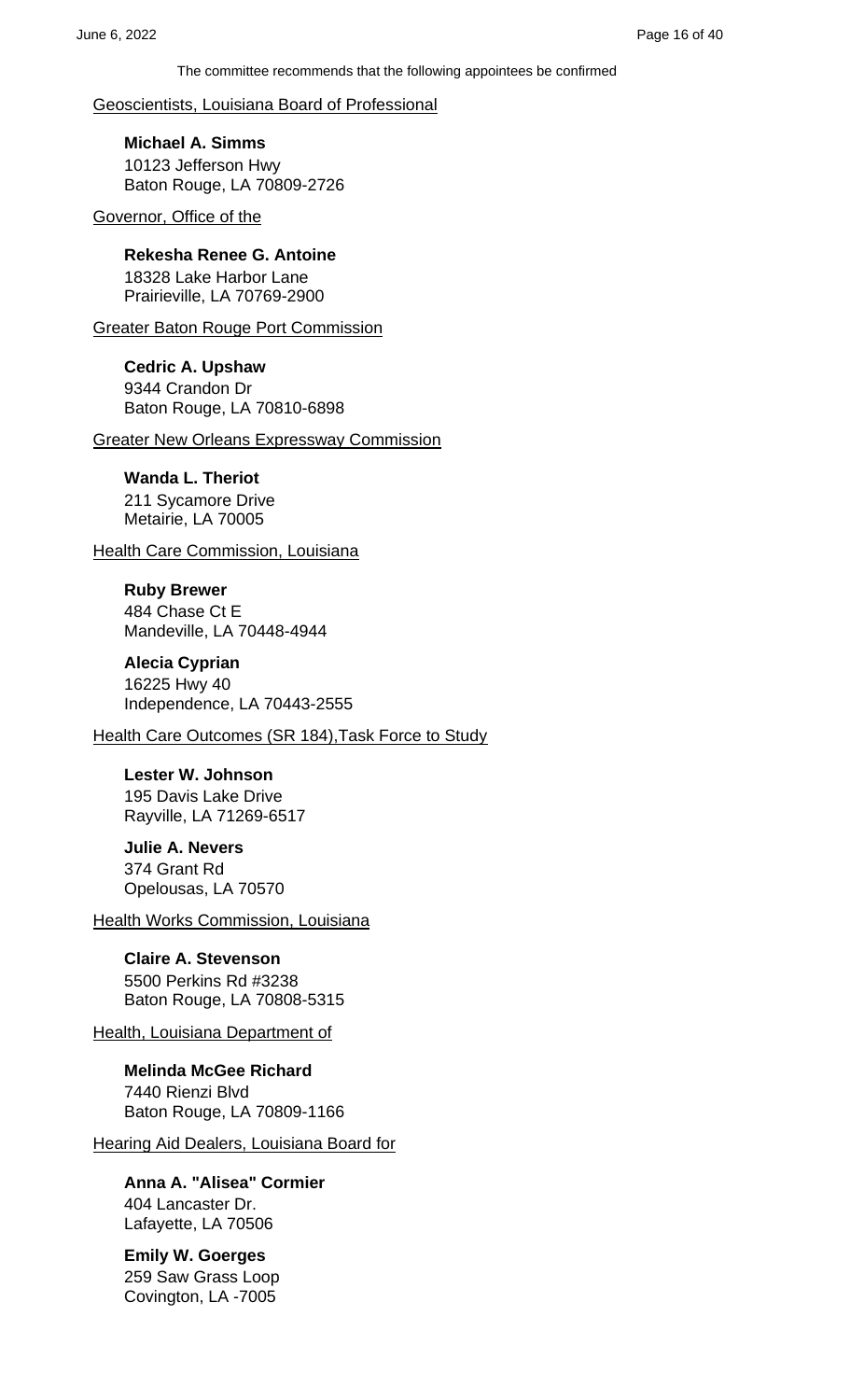Hearing Aid Dealers, Louisiana Board for

**Andrea Heard-Rowe** 2502 Brookhaven Dr Bossier City, LA 71111-5720

**Jason S. Shevchuk** 222 Electric Ln Downsville, LA 71234

**Highway Safety Commission, Louisiana** 

**Jeffrey M. Elder** 703 East Manley Ave Metairie, LA 70001-5549

**Alvin C. Mack** 511 Plantation Crest Ct Baton Rouge, LA 70810-4964

Historical Records Advisory Board, Louisiana

**Edward Benoit III**

2507 Bald Cypress Dr Baton Rouge, LA 70816-8299

Home Inspectors, Louisiana State Board of

**Paul D. Brunet** 1311 E Gloria Switch Rd Lafayette, LA 70507-2627

**Fredrick W. Williams** 841 A W Dr Stonewall, LA 71078-9638

Homeland Security and Emergency Preparedness (GOHSEP), Governor's Office of

**Christina L. Dayries** 5115 La Premiere Drive Maurice, LA 70555-3764

**Casey B. Tingle** 16887 Bradford Avenue Greenwell Springs, LA 70739-5771

Homelessness, Governor's Council on

**Gordon L. Levine** 1480 Willow Oak Dr Denham Springs, LA 70726

**Horticulture Commission of Louisiana** 

**George Warren Bofinger III** 4435 Broussard St Baton Rouge, LA 70808-1210

**Gary E. Bullock** 611 Seventh Street Morgan City, LA 70380-2030

**Chad D. Danos** 376 Riverlon Avenue Baton Rouge, LA 70806-4620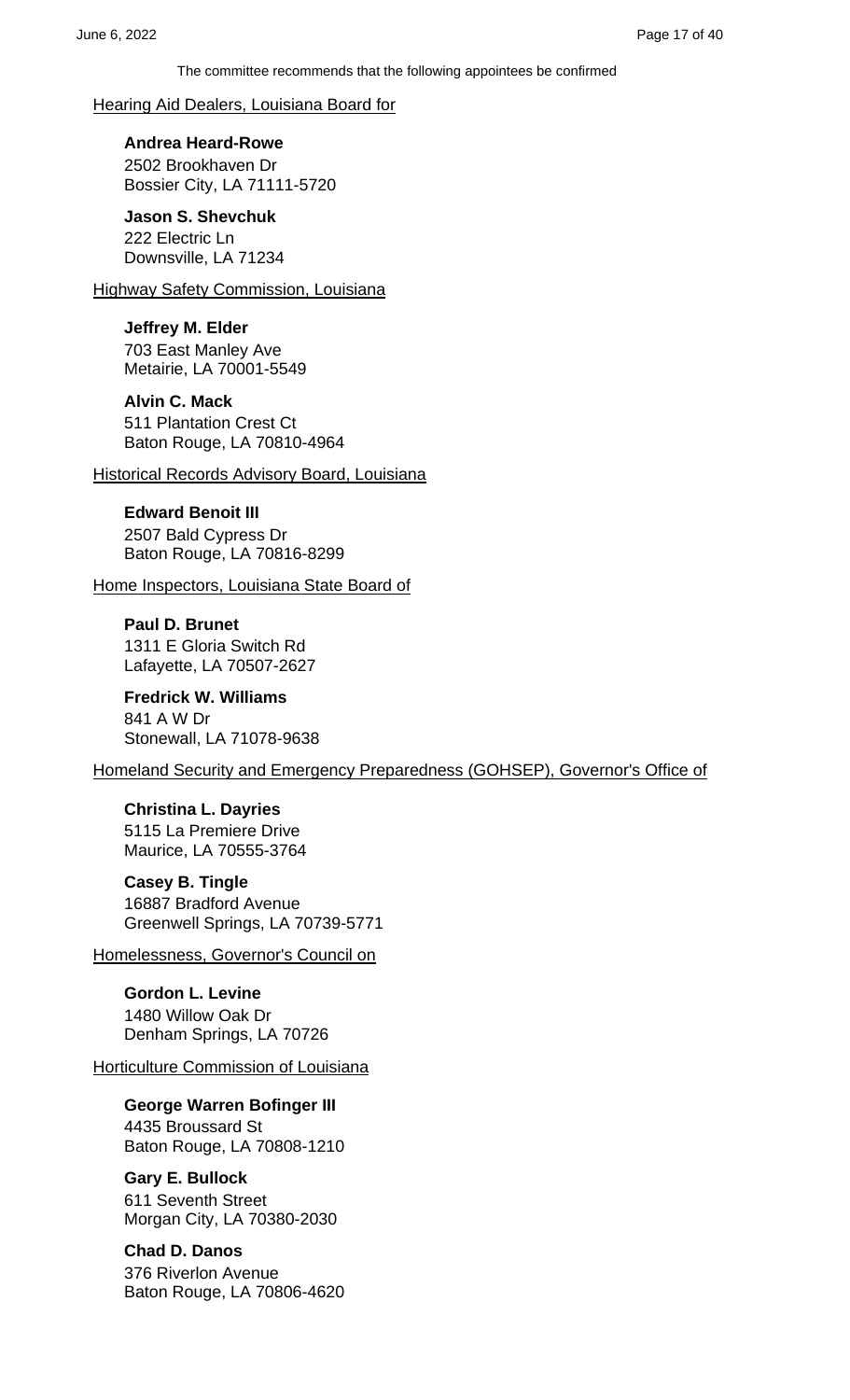#### Horticulture Commission of Louisiana

**Richard H. Hill** 4906 McHugh Drive Zachary, LA 70791

#### **Rebekah O'Quin** 7375 Panache Lane Ethel, LA 70730

Housing Corporation, Louisiana

### **Alfred E. Harrell III**

6170 Monarch Ave Baton Rouge, LA 70811-6337

**Steven J. Hattier** 6049 Vicksburg St New Orleans, LA 70124-2951

#### **Joshua G. Hollins** 13467 Kings Court Ave. Baton Rouge, LA 70810

**Brandon O. Williams** 13568 Landmark Dr. Baton Rouge, LA 70810

**Richard A. Winder** 2089 Hwy 80 E Monroe, LA 71203-9425

Human Rights, Louisiana Commission on

**Julia Mendez Achee** 4425 Iroquois St., 1B New Orleans, LA 70126-3400

**Angela K. Faulk** 9504 LA Hwy 696 Abbeville, LA 70510-4381

**Roxanna F. Foret** 387 Sugarwood Blvd Houma, LA 70360-8353

**Courtney L. Hunt** 16947 Lynnwood Avenue Greenwell Springs, LA 70739-5754

**Terry L. Jackson** 4922 General Ashley Dr Bossier City, LA 71112-4764

**Tamara K. Jacobson** 176 English Turn Drive New Orleans, LA 70131-3328

**F. Clayton Latimer** 3435 Roger Williams St. New Orleans, LA 70119-2722

**Richard G. Perque** 723 Camp St., Unit 101 New Orleans, LA 70130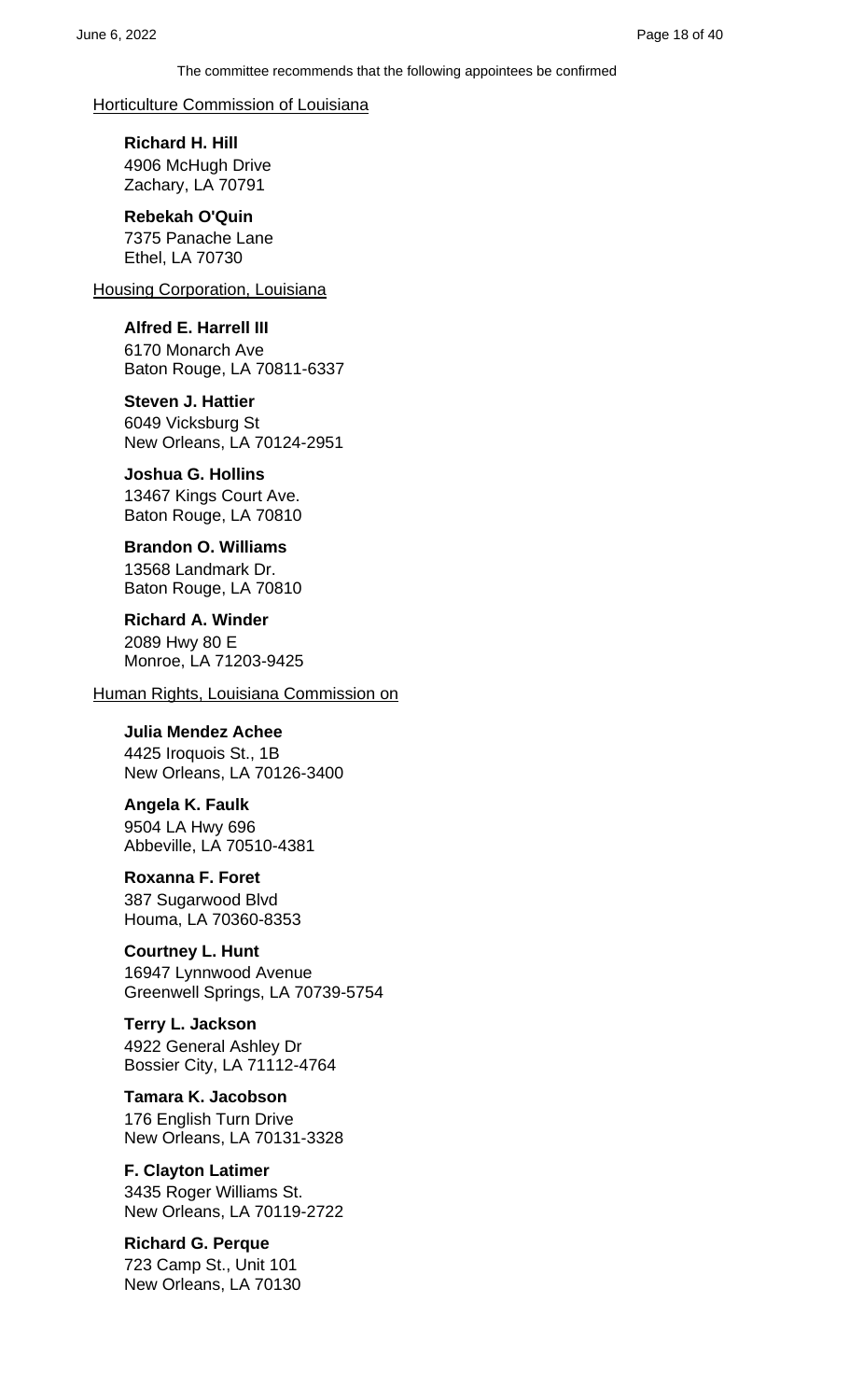Iberia Parish Levee, Hurricane, and Conservation District

**Rayward J. Fremin Jr.** 2918 Valery Rd New Iberia, LA 70560-8360

Imperial Calcasieu Human Services Authority

#### **Melanie K. Sarro**

2710 Bocage Ln Lake Charles, LA 70605-4016

**William A. "Bill" Sommers Sr.** 712 Larkspur Dr Lake Charles, LA 70611-4612

Insurance, Department of

**John Parker Ford** 8929 Perry Park Dr. Denham Springs, LA 70726-6750

**Matthew B. Stewart**

2047 Terrace Ave Baton Rouge, LA 70806-6760

**Nathan Paul Strebeck** 12548 St Helena St Clinton, LA 70722-3102

Interior Designers, State Board of Examiners of

**Marion M. Johnston** 1852 Williams Avenue Natchitoches, LA 71457-5321

Interstate Commission for Juveniles

**Juanita M. Anderson-Hilton** 1355 Woodway Dr Baton Rouge, LA 70816-5523

John K. Kelly Grand Bayou Reservoir District

**Rebecca Hicks Craig** 3167 Hwy 514 Ringgold, LA 71068

Judicial Compensation Commission

**Robby Carter**

12283 Highway 37 Greensburg, LA 70441

**Aisha S. Clark** 220 Oregon Trail

Monroe, LA 71202-3722

**Hunter Greene**

18448 Santa Maria Drive Baton Rouge, LA 70809-6749

### **Robert A. Kutcher**

12 Swan Street New Orleans, LA 70124-4405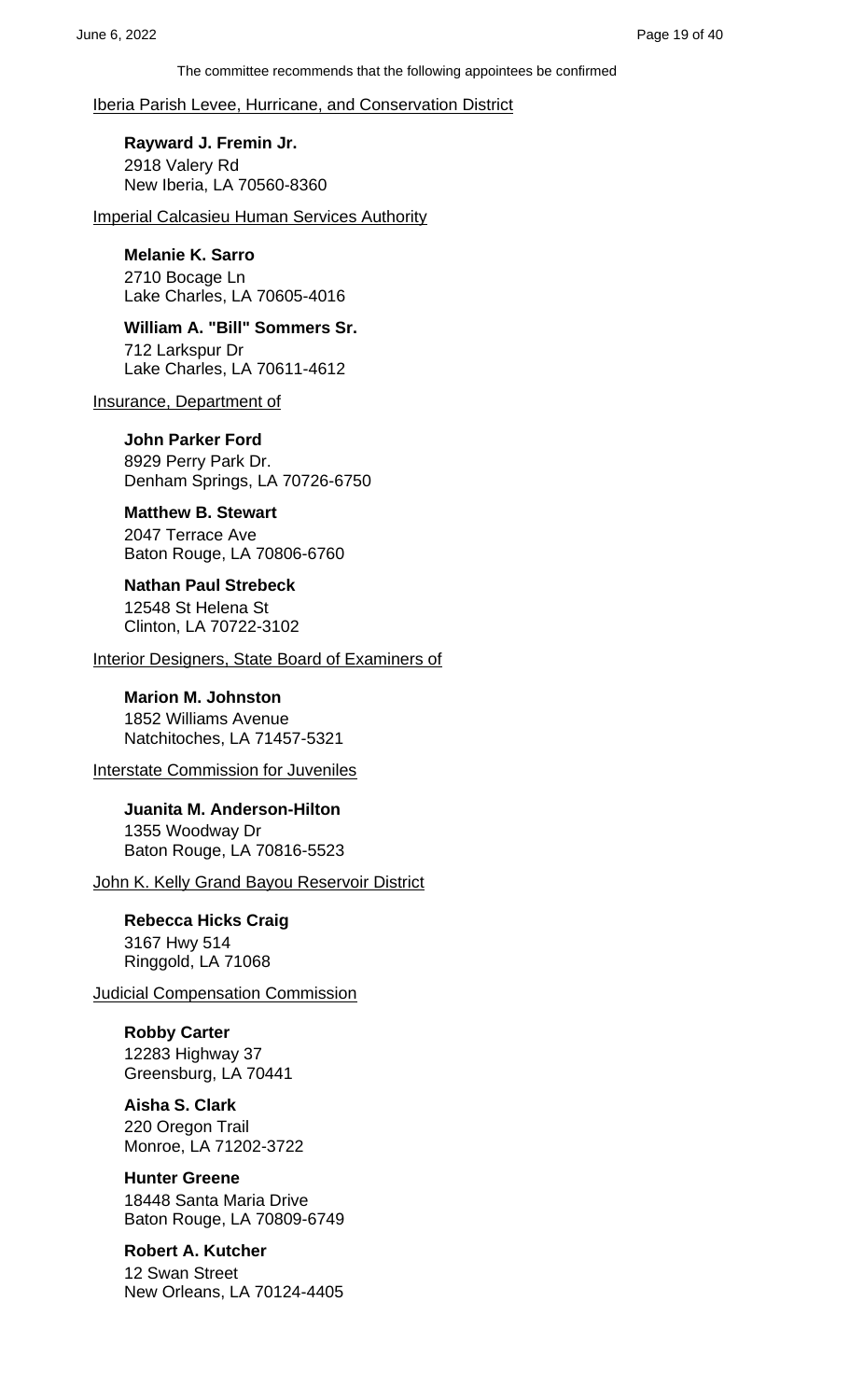### Justice Reinvestment Implementation Oversight Council, Governor's

**Regina Ashford Barrow** 6512 Vineyard Drive Baton Rouge, LA 70812-2057

**Roland L. Belsome Jr.** 734 Crystal St. New Orleans, LA 70124

**Louis R. Daniel** 6217 Beau Douglas Ave Gonzales, LA 70737-8505

**Royce Duplessis** 1527 S Rampart St New Orleans, LA 70113-1338

**Franklin J. Foil** 426 W. Woodgate Court Baton Rouge, LA 70808-5417

**Charles G. Hargon** 5148 Mimosa St Baton Rouge, LA 70808-4047

**Billy Joe Harrington** 315 Rose Hill Plantation Rd. Natchez, LA 71456

**Norris Henderson** 7832 Ligustrum Drive New Orleans, LA 70126-1943

**James M. "Jimmy" LeBlanc** 2831 Grand Way Avenue Baton Rouge, LA 70810

**Joseph A. Marino III** 200 Amelia Street Gretna, LA 70053-5321

**Scott E. Peyton** 859 Hicks Rd

Washington, LA 70589-4349

**William A. "Bill" Sommers Sr.** 712 Larkspur Dr Lake Charles, LA 70611-4612

**Syrita Steib** 6508 Pilgrim St. Metairie, LA 70003-4054

Juvenile Justice and Delinquency Prevention, Governor's Advisory Board of

**Travis Johnson** 2148 Matador St Harvey, LA 70058-3078

Lake Charles Harbor and Terminal District, Board of Commissioners of the

**Kevin D. Guidry** 4045 W Briarfield St Lake Charles, LA 70607-3658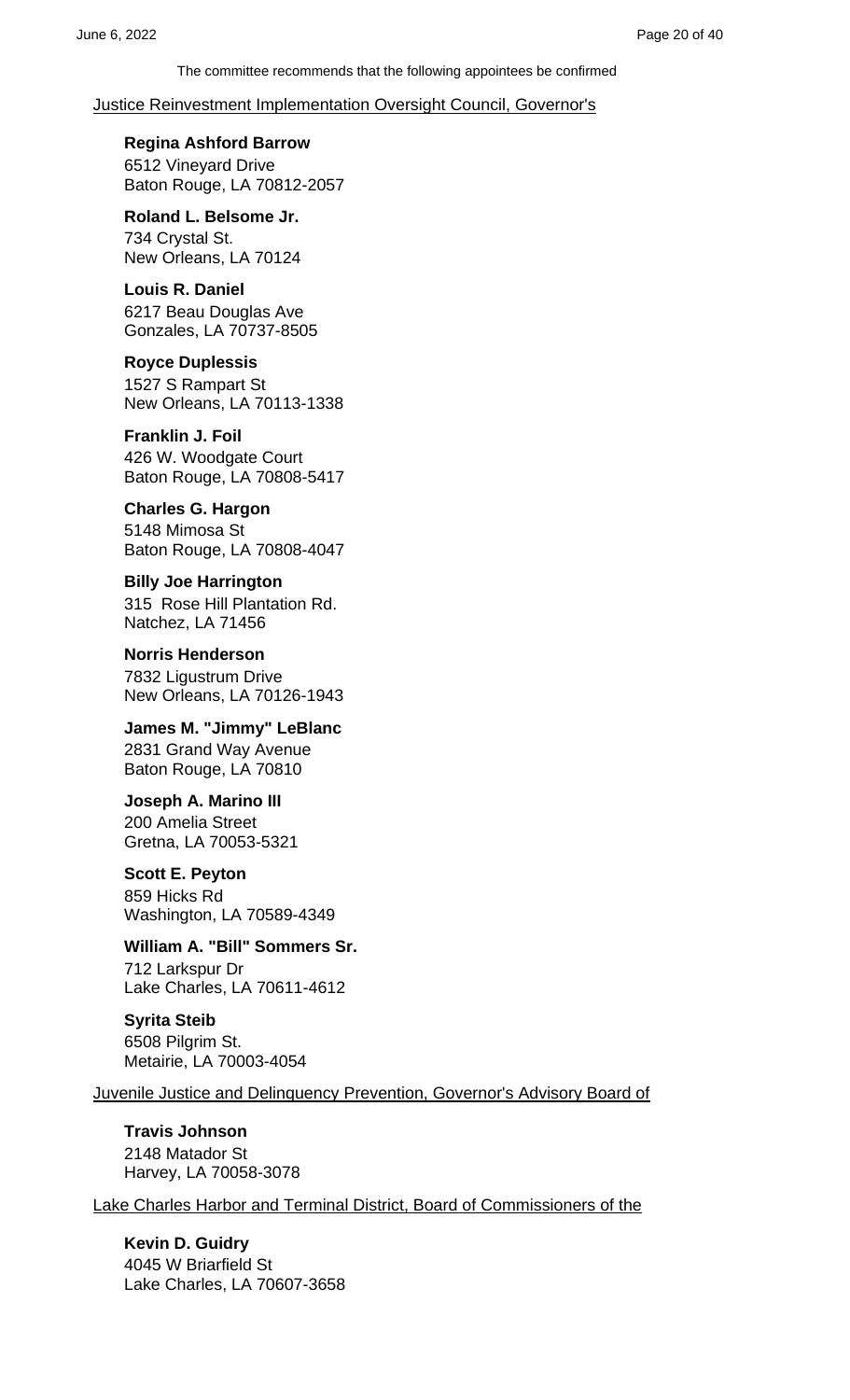Lake Charles Harbor and Terminal District, Board of Commissioners of the

**Thomas L. Lorenzi** 914 Pujo Street Lake Charles, LA 70601-4450

Lakefront Management Authority

#### **Brian Patrick Egana**

11436 S. Easterlyn Circle New Orleans, LA 70128-5204

**Monika Gerhart** 8128 Burthe St New Orleans, LA 70118-1112

Law Enforcement and Administration of Criminal Justice, Louisiana Commission on

**Jason G. Ard** 30514 Pentail St. Springfield, LA 70462-3011

**Michelle M. Breaux** 4500 Landry Road Scott, LA 70583-5431

**Donald D. Landry** 159 Glynwood Ave Lafayette, LA 70506-5518

**Carlos James Stout** 732 W. Butcher Switch Road Lafayette, LA 70507-2304

**Genoria D. Tilley** 7544 Barbara Cohn Pl

Baton Rouge, LA 70811-1203

**Wydette L. Williams** 1718 Lake St. Lake Providence, LA 71254-5208

Licensed Professional Counselors Board of Examiners, Louisiana

**Claude A. Guillotte** 47142 Oak Creek Trace Hammond, LA 70401-3627

**Abigail B. Hays** 219 South Ridge Rd Rayville, LA 71269-7672

**Foley L. Nash** 151 Kenilworth Pkwy Baton Rouge, LA 70808

Life Safety and Property Protection Education Board

#### **Stephen D. Elmore**

25625 John L Lane Denham Springs, LA 70726-6025

**John T. Goodwin** 1316 N Cumberland St Metairie, LA 70003-5842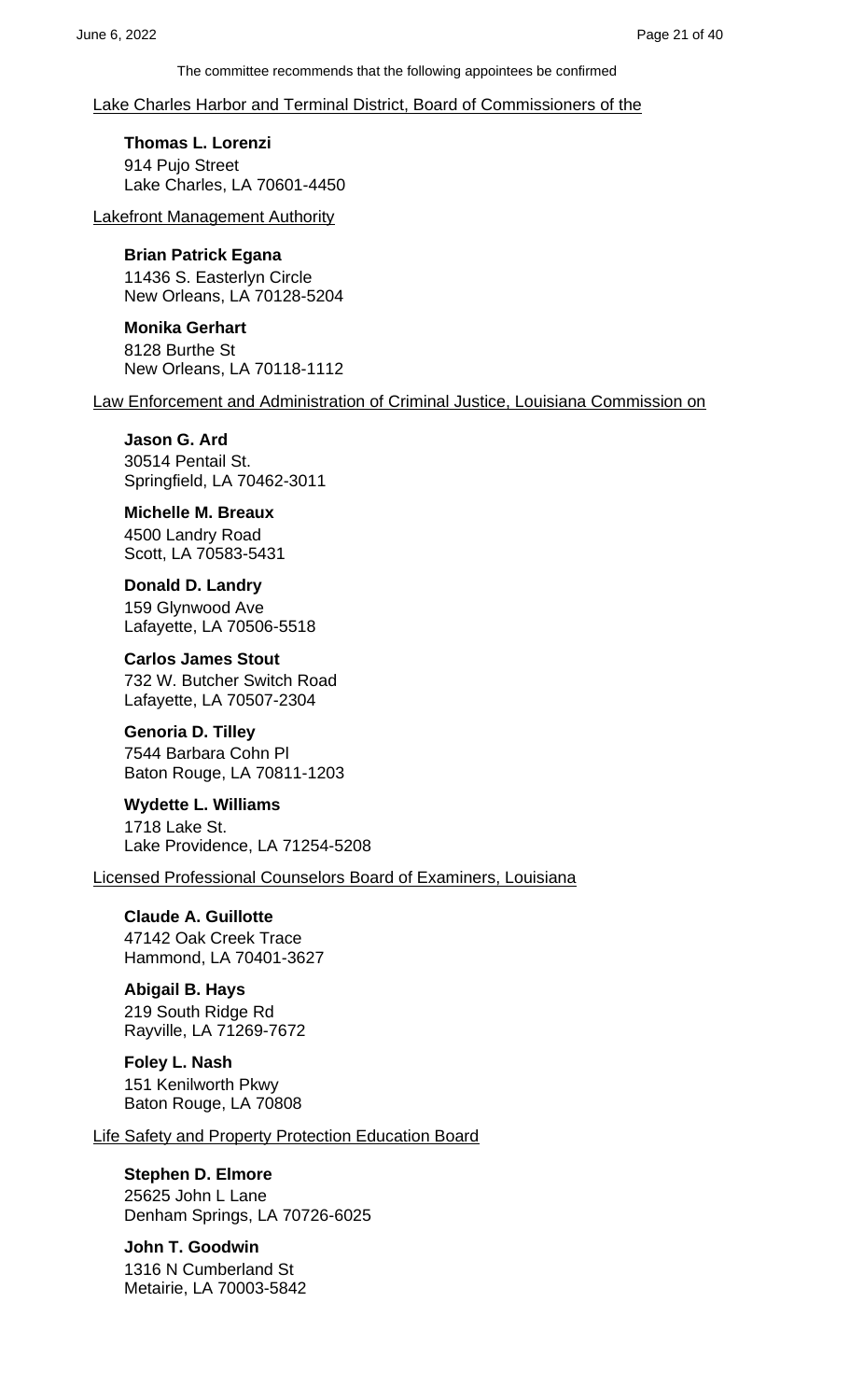#### Lottery Corporation, Louisiana

**Whalen H. Gibbs Jr.** 102 Pintail Drive Lafayette, LA 70507-4948

**Carmen T. Jones** 1628 Piney Branch Rd. Bogalusa, LA 70427

**E. Sheridan Shamburg** 448 McCormick St. Shreveport, LA 71104-5014

Louisiana State University and Agricultural and Mechanical College, Board of Supervisors of

**Glenn J. Armentor** 605 West Bayou Parkway Youngsville, LA 70503

#### **Valencia S. Jones**

2498 Highway 119 Melrose, LA 71452

**James M. Williams**

600 Canal St., #306 New Orleans, LA 70130-2344

**Richard E. Zuschlag**

108 Astoria Loop Lafayette, LA 70508-7302

Marriage and Family Therapy Advisory Committee

### **Claude A. Guillotte**

47142 Oak Creek Trace Hammond, LA 70401-3627

**Abigail B. Hays** 219 South Ridge Rd Rayville, LA 71269-7672

Massage Therapy, Louisiana Board of

**Donna M. Green** 1504 Herman Dupuis Rd Breaux Bridge, LA 70517

**Casey A. Little** 4521 Bennett Dr Baton Rouge, LA 70808

**Kathryn Lea Love** 3248 Shadow Hill Dr Baton Rouge, LA 70816-3788

**James E. "Jim" Steele** 20679 Pride-Baywood Road Greenwell Springs, LA 70739-6507

**Karla Swacker** 5655 S Pollard Pky Baton Rouge, LA 70808-8864

**Rosemary H. Wilkinson** 11185 Walker Rd St. Francisville, LA 70775-5006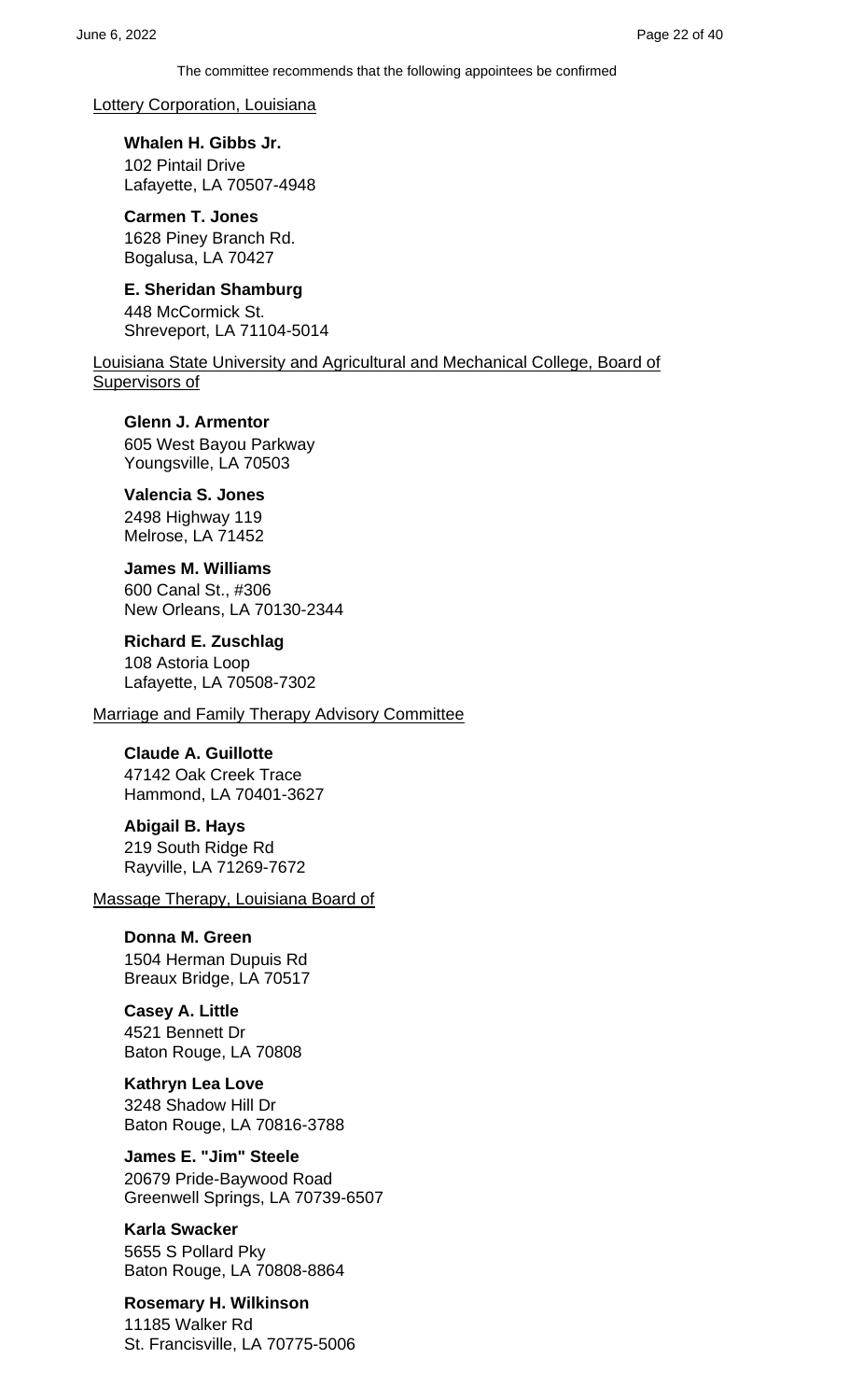Math, Science, and the Arts, Jimmy D. Long, Sr. Louisiana School for

**William B. Luster** 313 Parkway Dr Natchitoches, LA 71457-5521

Medical Examiners, Louisiana State Board of

**Lester W. Johnson** 195 Davis Lake Drive

Rayville, LA 71269-6517 **Patrick T. O'Neill** 6540 Memphis St New Orleans, LA 70124-3236

Medical Release Eligibility (HR 51), Commission to Study

**Terrel T. Kent** 2606 Galvez St. Baton Rouge, LA 70805

**Jackson Wright**

1920 Oleander St Baton Rouge, LA 70806-5319

**Military Advisory Council, Louisiana** 

**John E. Manion III** 504 Evergreen Dr Mandeville, LA 70448-7573

Military Family Assistance Board, Louisiana

**Michael A. Cushman** 303 Plantation Dr Mandeville, LA 70471-1501

Model Employer Task Force, State as a

**Quintillis K. Lawrence** 19202 Spyglass Hill Drive Baton Rouge, LA 70809

**Morgan City Harbor and Terminal District** 

**Matthew T. Tycer** 9 Marquis Manor Morgan City, LA 70380-1152

Motor Vehicle Commission, Louisiana

**Gregory A. Lala** 144 Oleander Court Mandeville, LA 70471

**Edwin T. Murray** 3110 Trafalgar Street New Orleans, LA 70119

Murdered and Missing Indigenous Women and Girls (MMIWG), Gov's Task Force on

**Dana R. Hunter** 3532 Monticello Blvd. Baton Rouge, LA 70814-7601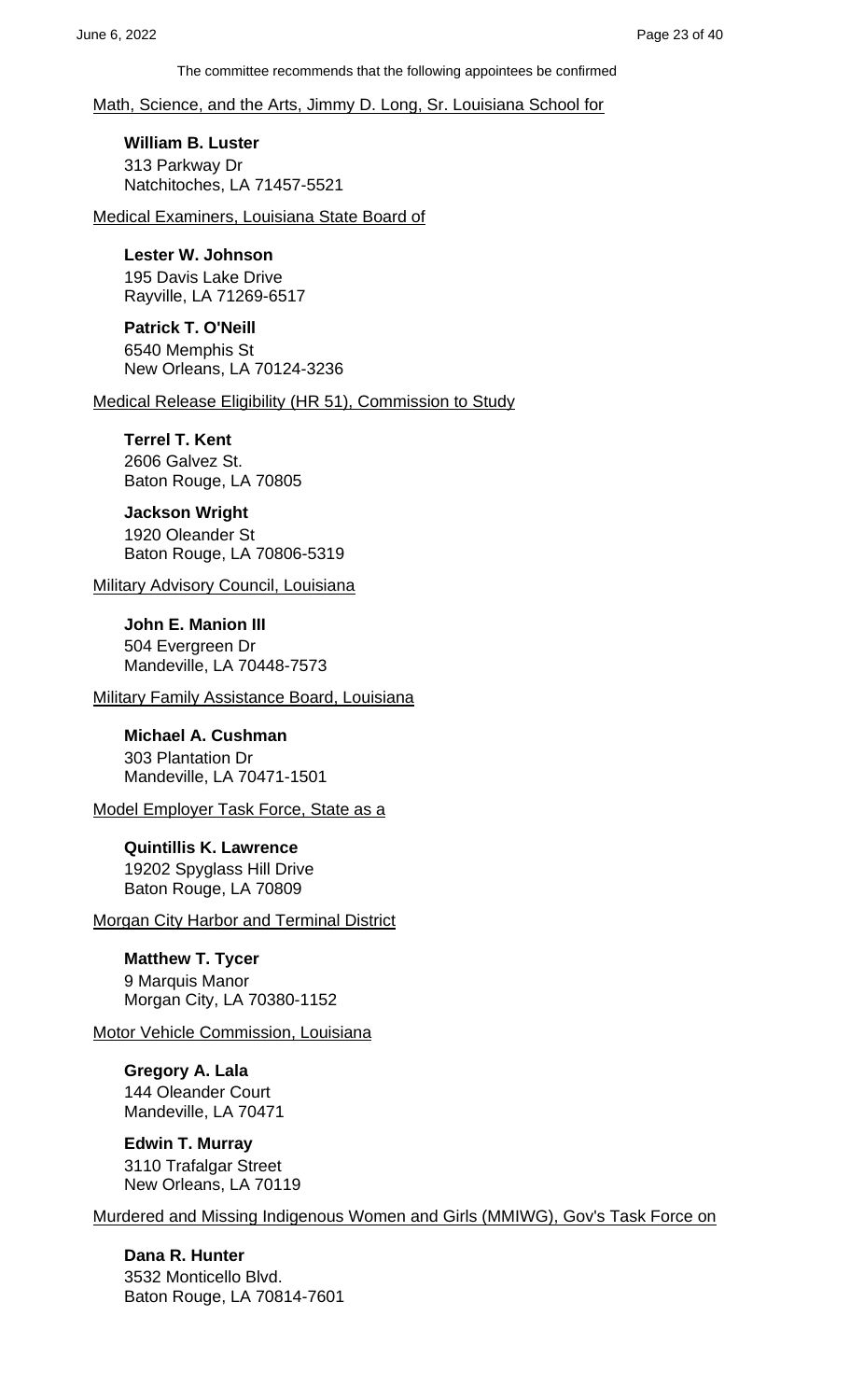Naval War Memorial Commission, Louisiana

**Joe Nathan Jenkins** 13606 Hico Drive Baker, LA 70714-4666

**Larry A. Muenzler** 14628 Memorial Tower Drive Baton Rouge, LA 70810-8406

**Karen K. St. Cyr** 5616 Crimson Glory Drive St. Francisville, LA 70775

**John B. Wells** 2144 Hampshire Drive Slidell, LA 70461-5065

North Lafourche Conservation, Levee and Drainage District

### **Tory J. Hebert** 143 Rue Claudet Lockport, LA 70374-3300

Nursing, Louisiana State Board of

**Denise O. Bottcher** 1228 Meadow Lea Drive Baton Rouge, LA 70808-8655

**Jennifer S. Couvillon** 401 Walnut St. New Orleans, LA 70118-4927

**Jennifer M. Manning** 4117 Bissonet Drive Metairie, LA 70003-1335

**Teresita E. McNabb** 131 Suthon Avenue Houma, LA 70364-3231

### **Tracey P. Moffatt**

1001 Julia St., #9C New Orleans, LA 70113-2020

### **Deborah L. Spann**

206 W Boundary St Farmerville, LA 71241-2126

### Oilfield Site Restoration Commission

**Timothy J. Allen** 1246 Bayou Blue Road Houma, LA 70364-4525

**Barney J. Callahan** 302 Amis Street Thibodaux, LA 70301-2202

**Elisabeth A. Creasman** 2116 Ferndale Ave. Baton Rouge, LA 70808-2828

**David B. Levy** 210 Edgewater Dr New Iberia, LA 70563-1710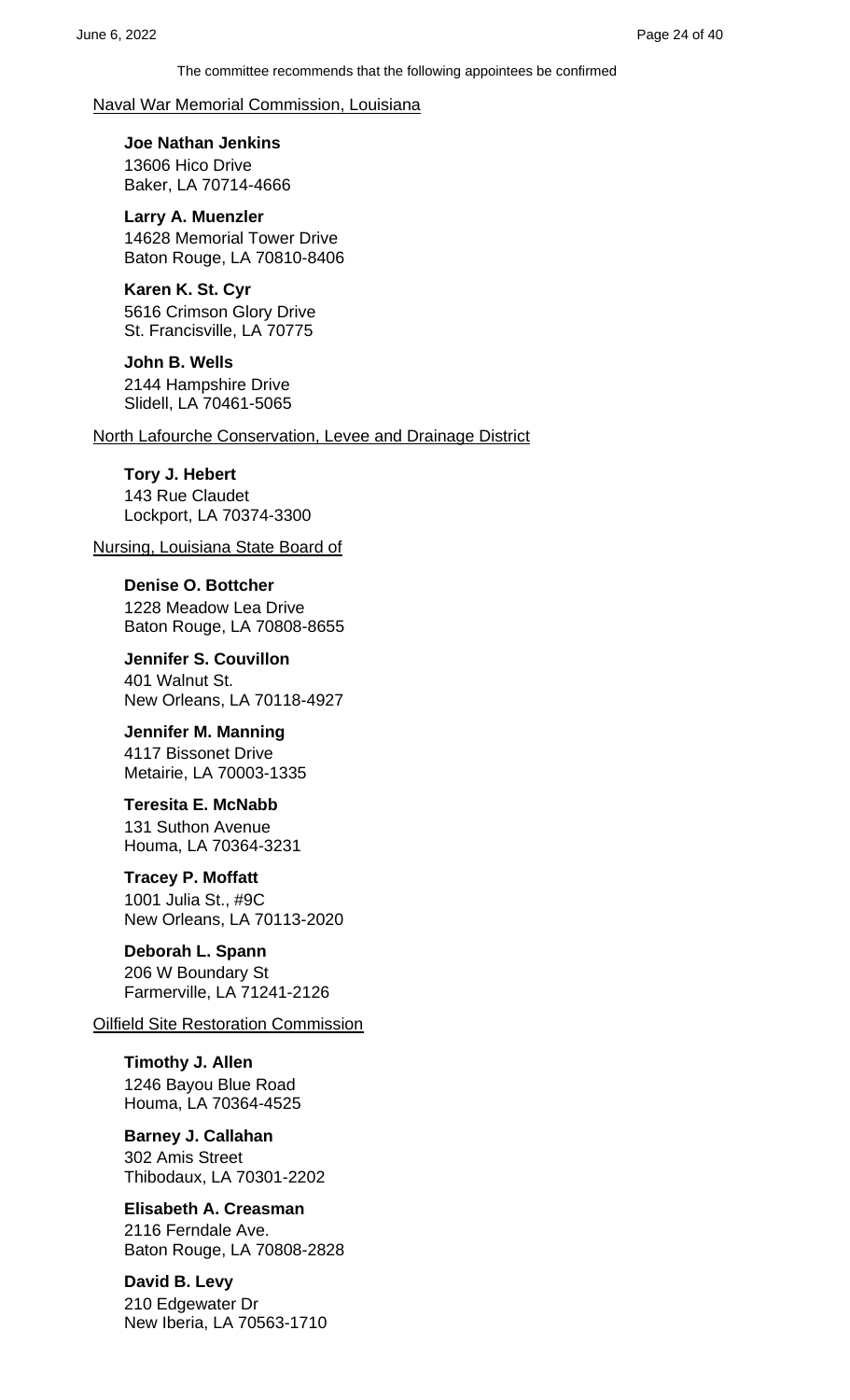Oilfield Site Restoration Commission

**Steven R. Maley** 600 Beau Chene Drive Mandeville, LA 70471-1702

Optometry Examiners, Louisiana State Board of

### **David R. Heitmeier**

15 Eagle Point Ln New Orleans, LA 70131-3380

**Christopher W. Wroten** 25833 Royal Birkdale Dr. Denham Springs, LA 70726-6479

Outdoor Conservation Study Group (HCR 55)

# **Cynthia T. Duet**

8404 Scarlett Drive Baton Rouge, LA 70806-8522

### **Karen K. Gautreaux**

425 Lafitte Street Mandeville, LA 70448-5828

#### **Raymond S. Herndon Jr.** 449 S New Hampshire St Covington, LA 70433-3567

Pardons, Board of

**Curtis P. "Pete" Fremin Jr.** 481 Crochet Street Morganza, LA 70759-3420

**Parish Boards of Election Supervisors** 

**Leroy J. Charles** 9845 E Park Ave Houma, LA 70363-3880

#### **Donald W. "Don" DuPlechian** 113 N. 4th St. Oberlin, LA 70655

### **Marion A. French**

1216 Canterbury Dr Alexandria, LA 71303

### **Marvin D. Miles**

58420 Barrow St Plaquemine, LA 70764-4274

### **Donald R. Wilson**

1185 Roberts St Jena, LA 71342-4465

### Parole, Committee on

**Curtis P. "Pete" Fremin Jr.** 481 Crochet Street Morganza, LA 70759-3420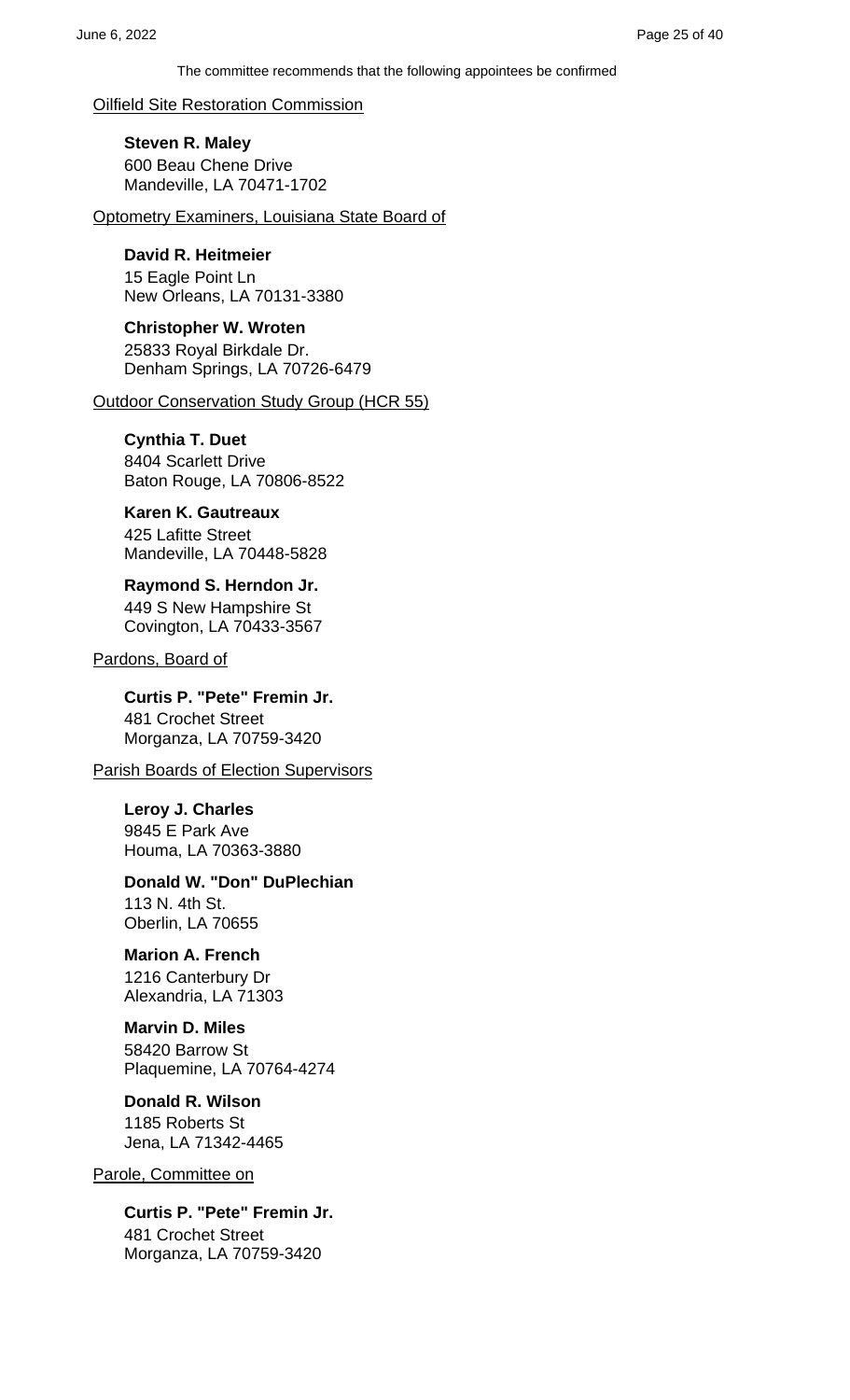#### Patient's Compensation Fund Oversight Board

**David M. Broussard M.D.** 226 West William David Pkwy Metairie, LA 70005-3314

**Jennifer F. DeCuir** 6235 Belle Grove Drive Baton Rouge, LA 70820-5021

#### **Robert R. Newsome** 40 Turnberry Drive LaPlace, LA 70068-1600

**Gregory L. Waddell** 5175 Floynell Drive Baton Rouge, LA 70809-3102

#### Pharmacy, Louisiana Board of

**William C."Charlie" Jones** 150 Comanche Trl West Monroe, LA 71291-8106

Physical Fitness and Sports, Governor's Council on

**Benjamin J. "Ben" Berthelot** 515 E. Demanade Drive Lafayette, LA 70503-2551

**Robert E. Blount** 1063 Sheridan St Shreveport, LA 71104-2012

### **Robert W. Boudreaux**

108 Innisbrook Drive Broussard, LA 70518-6101

**John B. Boyer** 548 Oak Glen Drive Gretna, LA 70056-3981

**Keyre R. Bradford** 107 Brice St Carencro, LA 70520-5220

**Sara P. "D-D" Breaux** 3948 Hyacinth Ave Baton Rouge, 70808-2938

# **Pamela Gail Carey**

137 Hanson Loop Atlanta, LA 71404-2019

**Jennifer G. Duhon** 235 Curtis Brown Road Opelousas, LA 70570-1310

**Katherine F. "Kathy" Hill** 5811 Riverbend Lakes Drive Baton Rouge, LA 70820-5049

**Kathryn L. McKey** 215 Whispering Meadows Rd Broussard, LA 70518-7931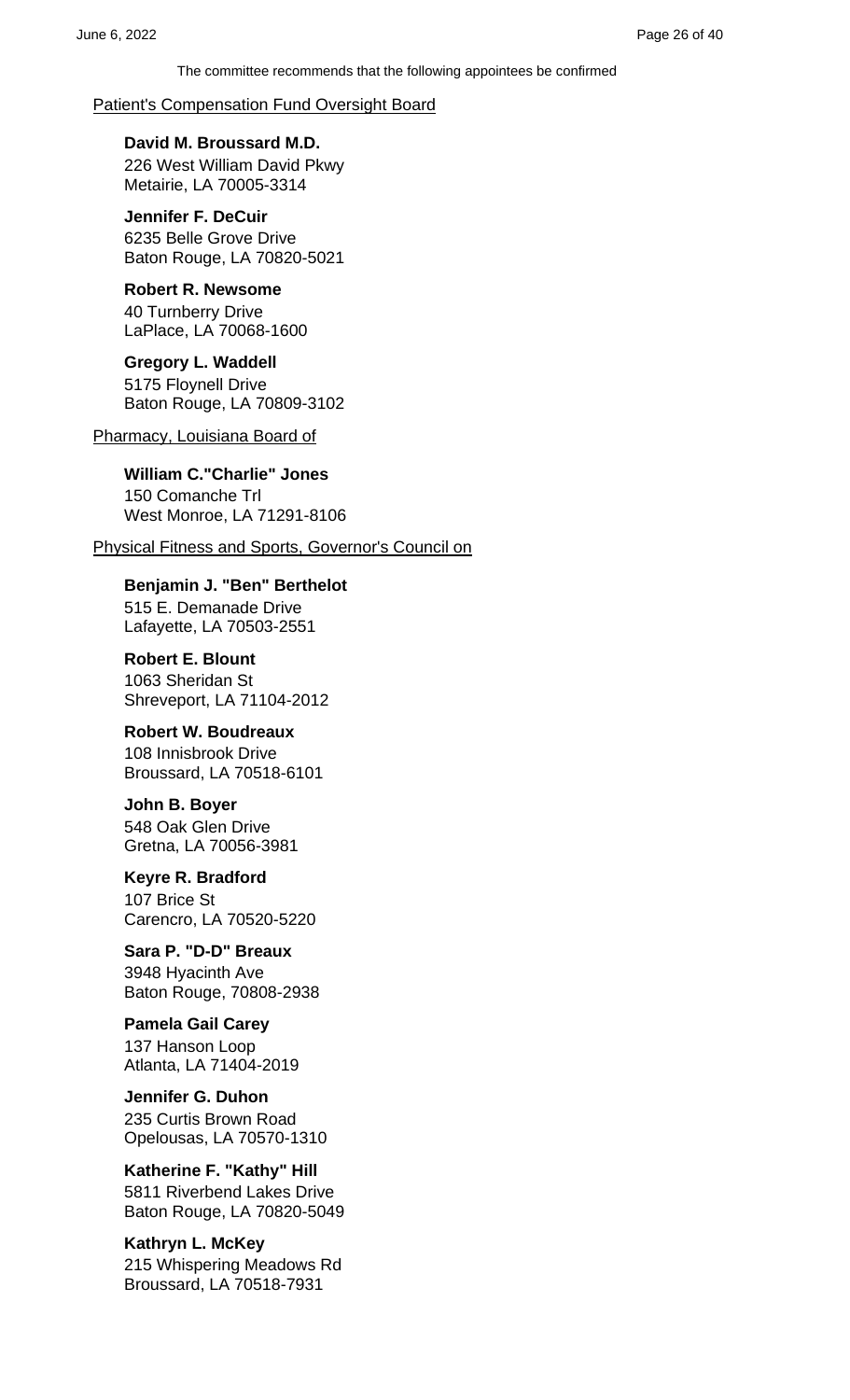#### Physical Fitness and Sports, Governor's Council on

**Joseph N. "Joey" Odom** 4275 Persimmon Way Lake Charles, LA 70605-195

**Thomas N. Rivers** 147 Rivers Rd Noble, LA 71462-3040

#### **Charles W. "Bill" Skinner** 11438 N. Lee Hughes Road Hammond, LA 70401-4806

**Rani Gregory Whitfield** 324 Grand Lakes Drive Baton Rouge, LA 70810-7300

Physical Therapy Board, Louisiana

### **Kathryn R. "Katie" Brittain**

5012 Geddings Place Lake Charles, LA 70605-6761

**Phillip A. Page** 18422 Green Willow Dr Baton Rouge, LA 70817-7113

**Meredith A. Warner** 11926 Lake Estates Ave. Baton Rouge, LA 70810-7320

Pilotage Fee Commission

### **Willie B. Brown III**

29 Arbor Circle New Orleans, LA 70131-2413

**James E. Cramond** 1616 Edinburgh St Metairie, LA 70001-6079

### **Louis M. Wattigney Jr.**

164 Primrose Drive Belle Chasse, LA 70037-4500

### Plumbing Board, State

**Kevin N. Brown** 6853 Lake Willow Dr New Orleans, LA 70126-2120

**Jonathan K. "Jake" Causey** 9028 Brittany Rd. Sorrento, LA 70778

Poet Laureate, Louisiana State

### **Mona Lisa Saloy**

2534 New Orleans St. New Orleans, LA 70119-1317

Pontchartrain Levee District

**Aaron M. Pourciau** 13 Belle Grove Dr Destrehan, LA 70047-2523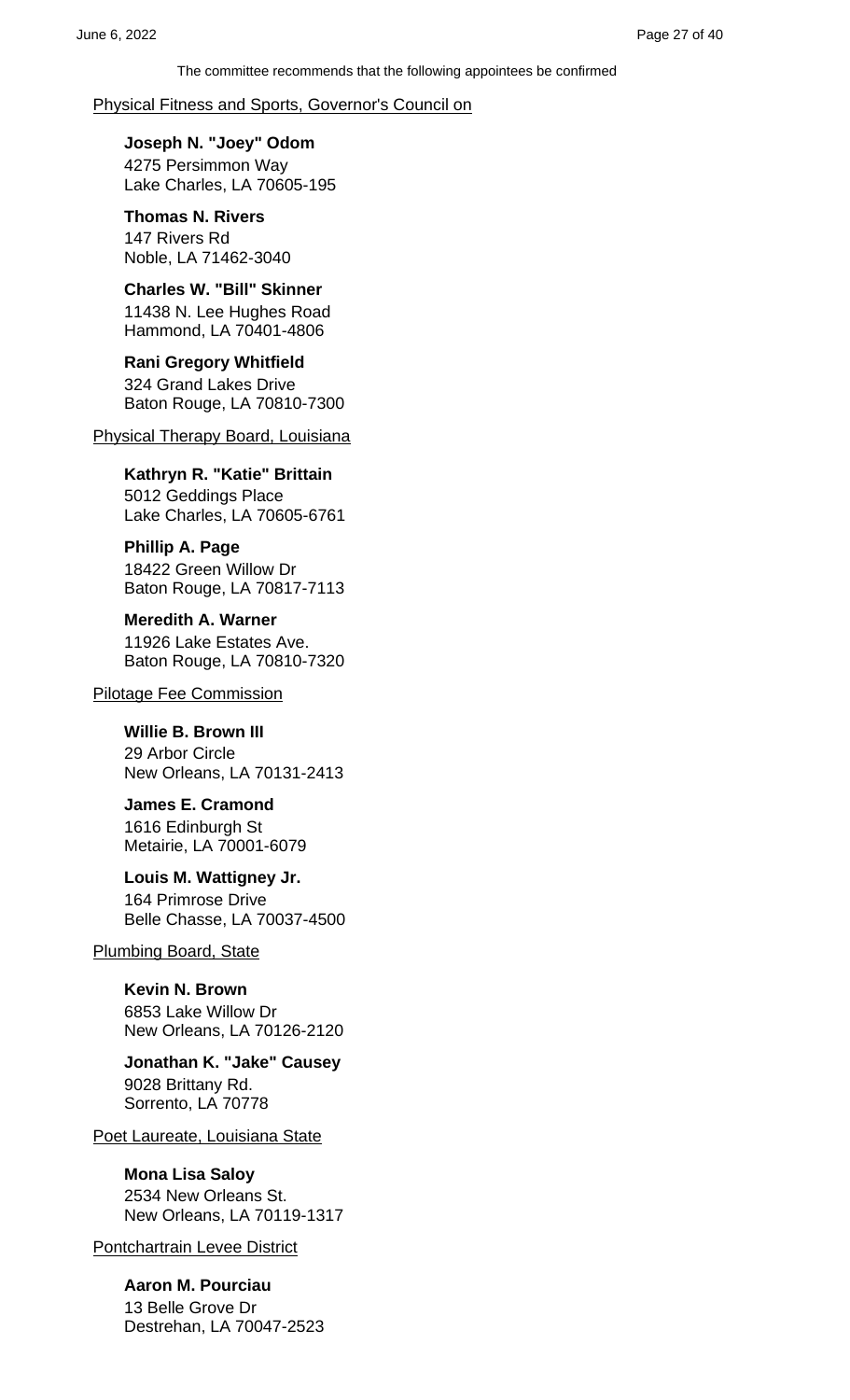Port of South Louisiana

**Katie G. Klibert** 56 Holly Dr Laplace, LA 70068-4306

Practical Nurse Examiners, Louisiana State Board of

**Myron L. "Myra" Collins**

10728 McShay Avenue Baton Rouge, LA 70810-3032

**Roberta P. Connelley** 42265 Brown Road Ponchatoula, LA 70454-5241

**Janie A. Cypret** 406 Mike Street Houma, LA 70360-2245

**Matthew A. McQueen** 4805 Rue Laurent Metairie, LA 70002-1554

**Candace M. Melancon** 43340 Brittany St. Sorrento, LA 70778-3103

Private Investigator Examiners, Louisiana State Board of

**Maria V. Landry** 28326 Vinson Road Lacombe, LA 70445-3212

Private Security Examiners, Louisiana State Board of

**Jason P. Bourgeois** 9004 Southlawn Dr Baton Rouge, LA 70810

**Jason R. Wilbur** 255 Corkern Rd DeRidder, LA 70634-7022

Professional Engineering and Land Surveying Board, Louisiana

**Vijaya Gopu** 631 Myrtle Hill Dr Baton Rouge, LA 70810-4218

Psychologists, Louisiana State Board of Examiners of

**Thomandra S. Sam** 5711 Rollins Rd Zachary, LA 70791-2929

Public Defender Board, Louisiana

**Patrick J. Fanning**

920 Emerald St. New Orleans, LA 70124-3523

**Holly K. Howat** 129 Onyx St Lafayette, LA 70506-5753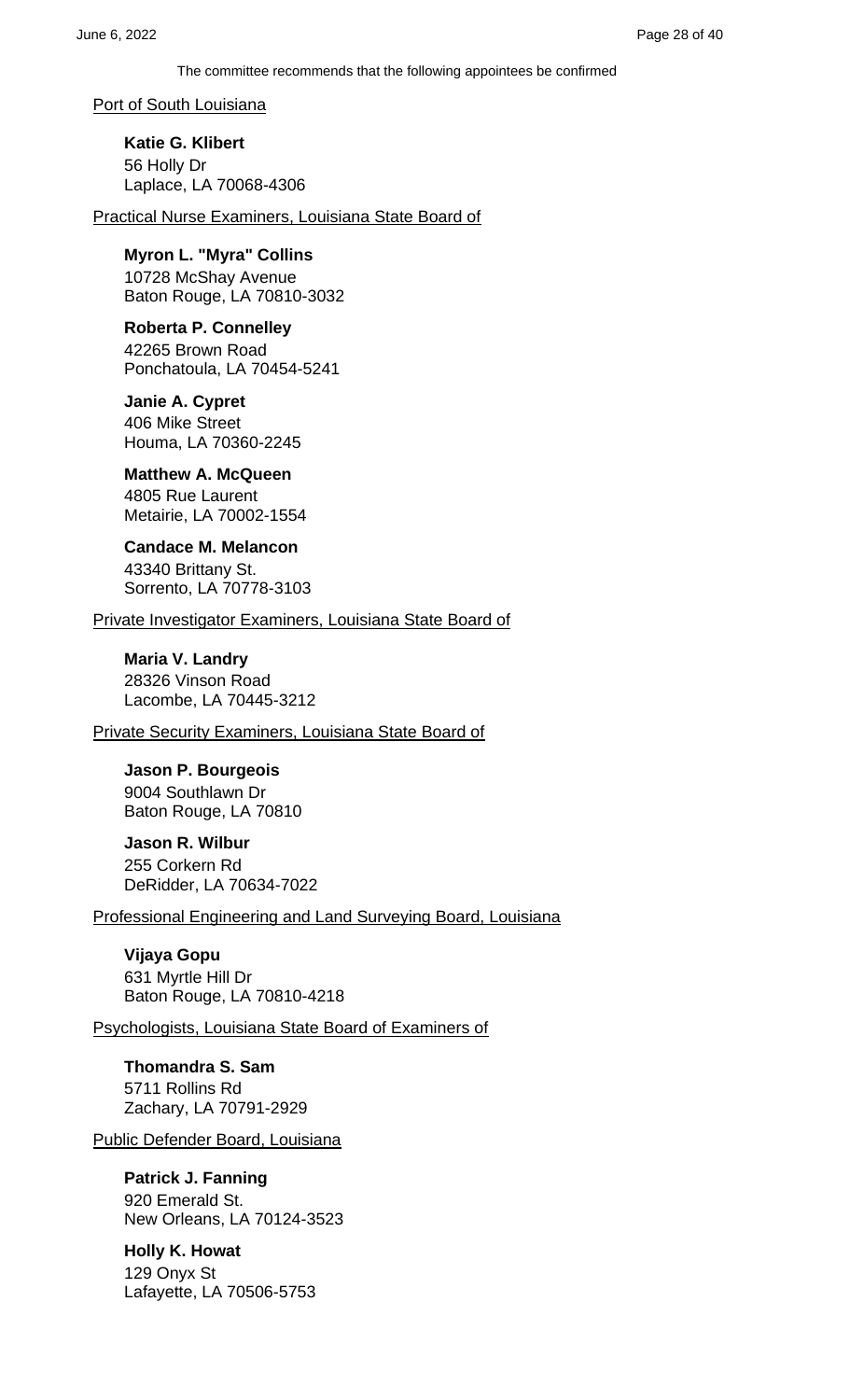Public Defender Board, Louisiana

**Frank Thaxton III** 5860 S Lakeshore Dr #6 Shreveport, LA 71119-3817

Public Safety and Corrections, Department of

**Otha "Curtis" Nelson Jr.** 37248 Renaissance Dr Prairieville, LA 70769-4595

**Daniel H. Wallis** 3550 Safer Drive Slaughter, LA 70777-9659

Racing Commission, Louisiana State

**Peter J. Hamilton III** 1511 Killdeer St New Orleans, LA 70122

Rare Disease Advisory Council, Louisiana

**Libby N. Airhart** 3444 Grand Point Hwy Breaux Bridge, LA 70517-6219

**Meredith W. Allain** 7004 General Diaz St New Orleans, LA 70124-3527

**Hans C. Andersson** 6030 Hurst St New Orleans, LA 70118-6130

**Marissa A. Benchea** 1 A Audubon Ct. Unit A Thibodaux, LA 70301-4947

**Jennifer L. Borrillo** 2901 Annunciation St New Orleans, LA 70115-1003

**Deiadra J. Garrett** 701 Elysian Fields Lafayette, LA 70508-7246

**Ross C. Klingsberg** 6025 Pitt St New Orleans, LA 70118-6010

**Jantz M. Malbrue** 2263 Lark St New Orleans, LA 70122-4317

**Carolyn L. Moore** 18762 Lake Harbor Ln Prairieville, LA 70769-5278

**Kelly Rouse** 425 Elmwood St Shreveport, LA 71104-5009

**Lauren R. Williams** 17031 Bradford Ave Greenwell Springs, LA 70739-5766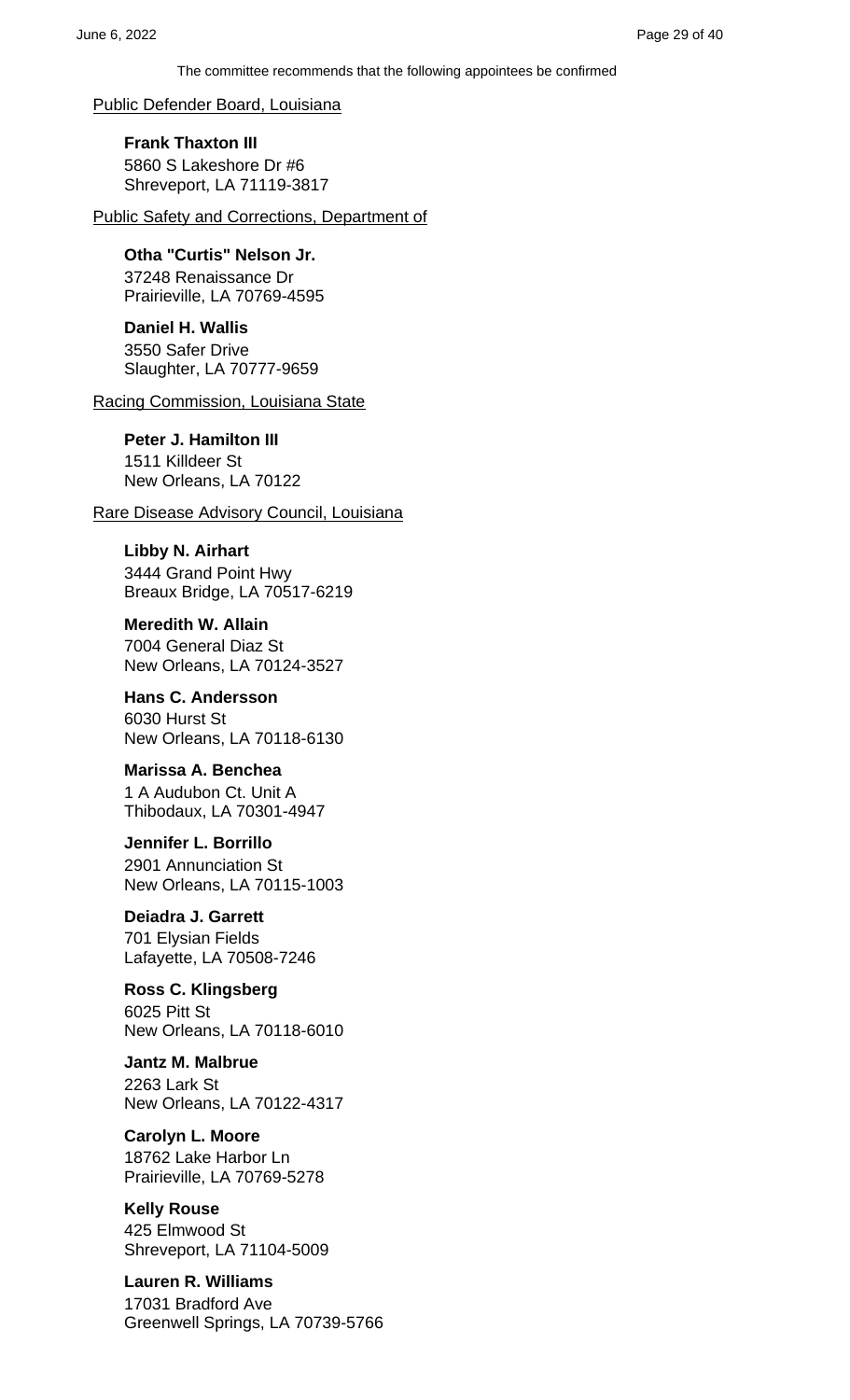#### Real Estate Appraisers Board, Louisiana

**Michelle M. Foret** 223 Louis Emile Dr Gray, LA 70359-5341

**H. Carter Leak IV** 107 Longleaf Ln St Francisville, LA 70775-5286

**Terry L. Myers** 13403 Highway 101 Iowa, LA 70647-6621

**Bennet E. Oubre** 18561 St Andrews Ct East Prairieville, LA 70769-3248

**Kara A. Platt** 401 K Street Monroe, LA 71201-4713

**Rebecca A. Rothschild** 10038 Martin St. St. Francisville, LA 70775-4306

**F. Troy Williams** 3800 Scenic Dr Shreveport, LA 71119-7129

**Margaret K. Young** 46 Vivian Court New Orleans, LA 70131-5236

Real Estate Commission, Louisiana

**Gladys F. Smith-Coward** 2001 Plum St Monroe, LA 71202-3075

Red River Waterway Commission

**David L. Crutchfield II** 7117 Bayou Rapides Road Alexandria, LA 71303-7721

**Ronald F. Lattier** 137 Col A.P. Kouns Dr. Shreveport, LA 71115

Red River, Atchafalaya, and Bayou Boeuf Levee District

**Christopher K. Dauzat** 3407 Highway 1192 Marksville, LA 71351-3780

Rehabilitation Council, Louisiana

### **Melissa O. Bayham**

4330 Parker Lane Addis, LA 70710-2139

**Warren J. Chauvin** 106 Bellingrath Street Thibodaux, LA 70301-6413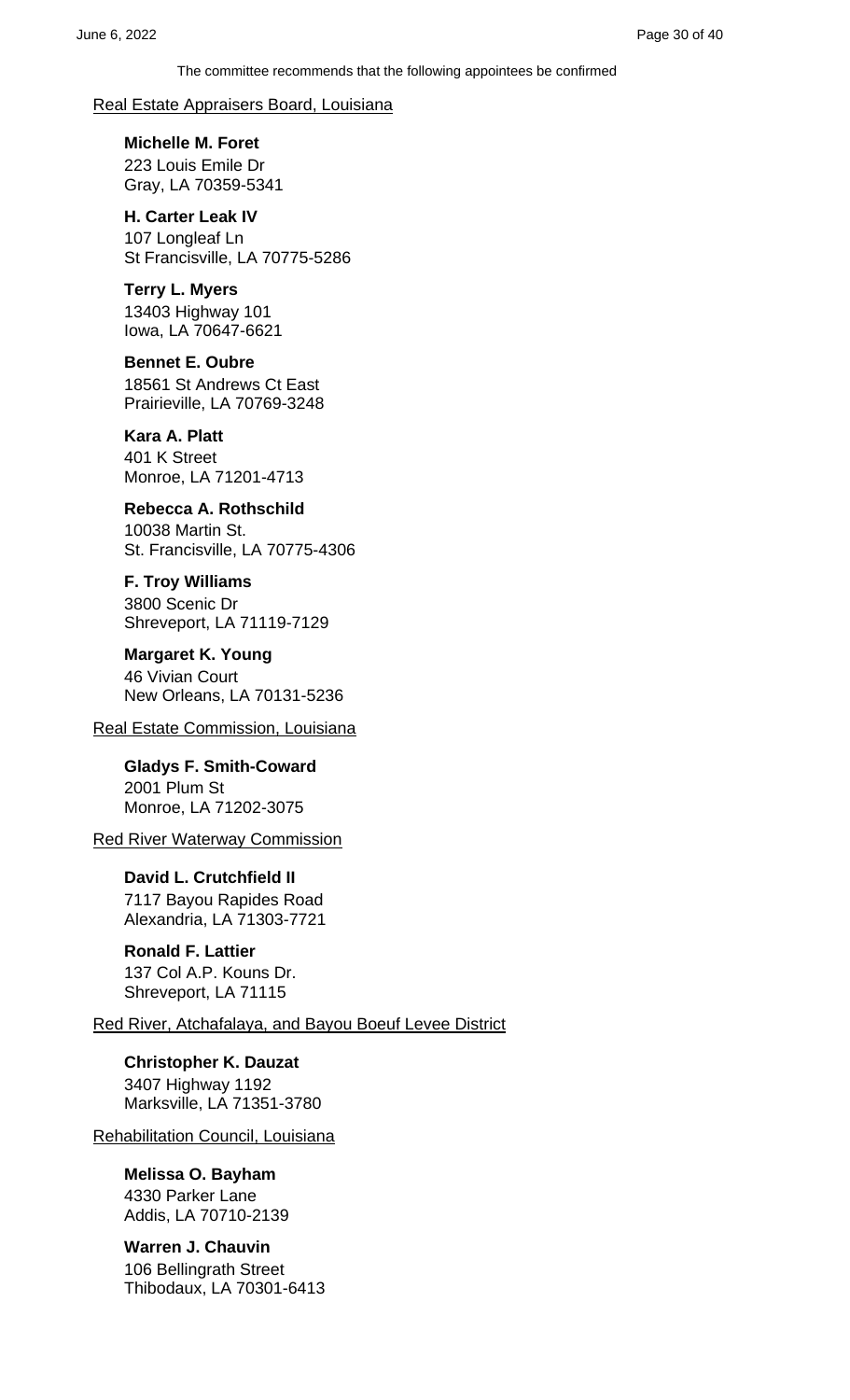#### Rehabilitation Council, Louisiana

**Jamar Ennis** 40174 Reese Lane Prairieville, LA 70769

**Paul C. Genco** 209 20th Street New Orleans, LA 70124

#### **Suzanne S. Lentz** 400 Millwoood Drive Covington, LA 70433-6511

**Michelle M. Ned** 508 Blackman St. Lake Charles, LA 70605-2704

**Susan E. Nelson** 13609 Landmark Drive Baton Rouge, LA 70810

#### **Dina G. Perkins** 18055 Charolais Drive Prairieville, LA 70769-3075

**Marvin R. Rush** 658 Thunder Valley Road DeRidder, LA 70634-6876

**Megan N. Thompson** 37329 Amalfi Drive Prairieville, LA 70769-4599

# **Ashley M. Volion**

2851 Maurepas St, Unit A New Orleans, LA 70119-3076

# **Brian C. Wood**

4530 Union Drive Baton Rouge, LA 70814-7909

## **Alexis D. Young**

20051 Old Scenic Hwy, Apt. 2610 Zachary, LA 70791

### **Virginia G. Young**

923 St. Ann # 1 New Orleans, LA 70116

#### Revenue, Department of

**Jennifer Anne Hillman** 34991 Clinton Allen Rd Denham Springs, LA 70706

**Laura E. Lapeze** 14888 Bon Dickey Drive Baton Rouge, LA 70818-3717

**Lucius L."Luke" Morris II** 74146 Old Spring Creek Rd Kentwood, LA 70444-5714

#### **Kevin Richard**

1205 St. Charles Ave., Unit 1016 New Orleans, LA 70130-4354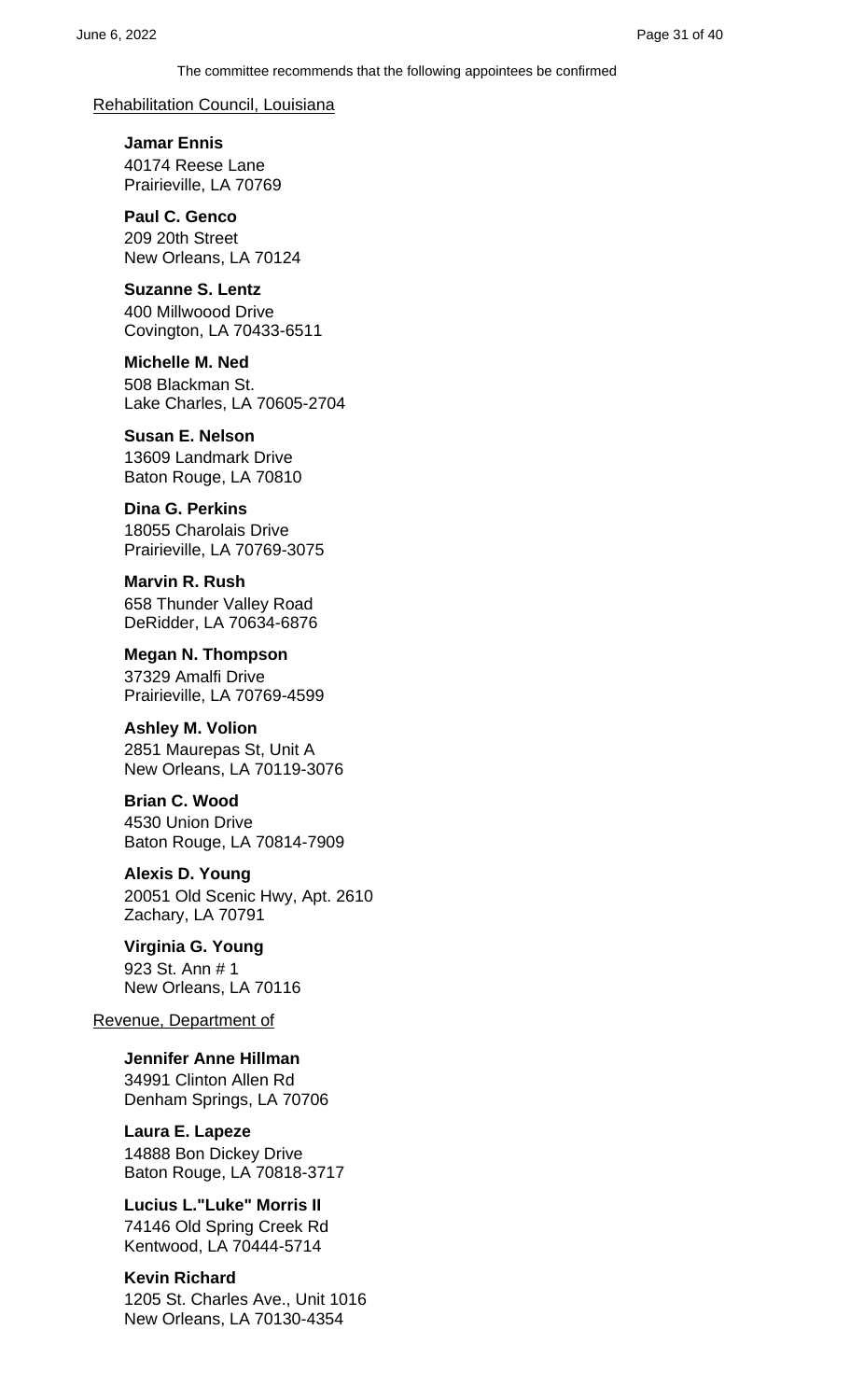#### River Parishes Convention,Tourist, and Visitors Commission

**Terrence Jones** 2215 Levy Gaudet St Lutcher, LA 70071-5225

**Kevin Patel** 65 Muirfield Dr LaPlace, LA 70068

**Ricardo Smith** 101 Rowena Smith Road St. Rose, LA 70087

River Pilot Review and Oversight, Board of Louisiana

**Charles R. Gilchrist III** 4900 Bayview Ln Lake Charles, LA 70605-7743

**Timothy R. Long** 618 Longview Dr Destrehan, LA 70047-3142

**Jennifer L. Marusak** 838 Rittiner Dr Baton Rouge, LA 70806

**James E. "Jim" Patterson** 1645 Great Oak Dr Baton Rouge, LA 70810-3051

**Roy J. Quezaire Jr.** 612 Opelousas St Donaldsonville, LA 70346-2612

**Cornelius E. Regan** 127 Arlington Dr. Metairie, LA 70001-5507

River Port Pilot Commissioners and Examiners (Calcasieu), Board of

**Walter Dwayne Chatoney** 239 S. Presidential Cir Lake Charles, LA 70611-5335

Sabine River Authority

**Kenneth M. Ebarb** 1480 Old Pleasant Hill Rd Zwolle, LA 71486

Sanitarians, Louisiana State Board of Examiners for

**Vickie D. Collins** 185 Saddle Dr Opelousas, LA 70570-4866

Science, Technology, Engineering and Mathematics Advisory Council (LaSTEM)

**Lindsey B. Keith-Vincent** 2049 Cedar Creek Road Ruston, LA 71270-6503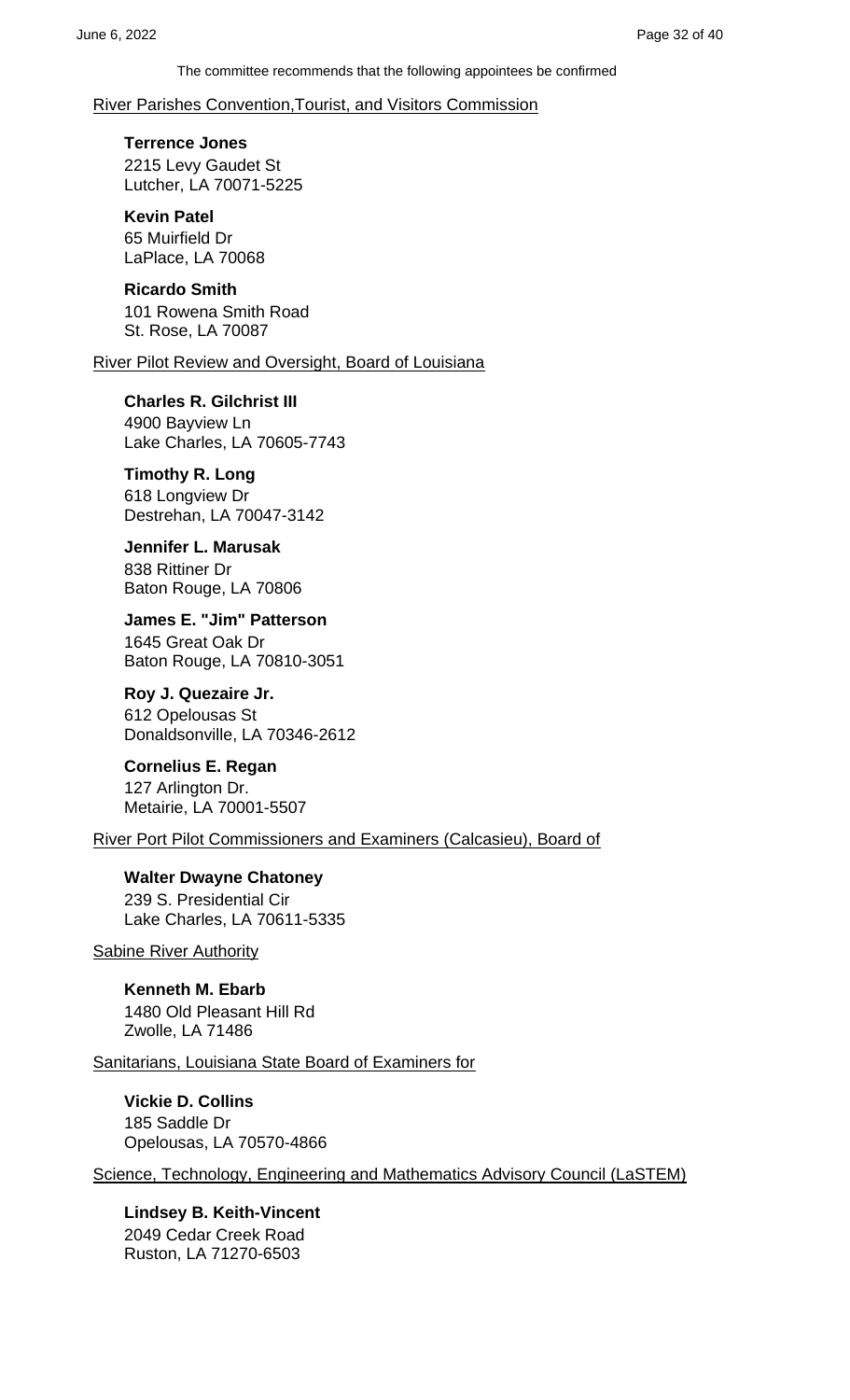#### Sentencing Commission, Louisiana

**Sam C. D'Aquilla** 1310 Chestnut St. Jackson, LA 70748

**Shannon B. Dirmann** 13583 Lakeway Drive Prairieville, LA 70769

**Richard C. Nevils** 407 W Main St Winnfield, LA 71483-2721

Shrimp Task Force, Louisiana

### **Kristen Michael Baumer**

444 Broadway Street New Orleans, LA 70118-3553

### **Andrew J. Blanchard**

175 Gage Court Houma, LA 70364-4149

### **Acy Cooper Jr.**

42941 Highway 23 Venice, LA 70091-4209

#### **Chalin Delaune**

760 Florida Blvd. New Orleans, LA 70124-2845

**Jeff B. Drury III** 115 Highland Ave Belle Chasse, LA 70037-1931

#### **Alan "Andy" Gibson** 4815 Grand Caillou Road Houma, LA 70363-7240

**Lance M. Nacio** 1011 Highway 55 Montegut, LA 70377-2324

#### **Rodney P. Olander** 10693 Highway 182

Franklin, LA 70538-7364

#### **Randy M. Pearce** 5516 Hawthorne Pl New Orleans, LA 70124-1810

**Phillip Tran** 258 W 40th St Cut Off, LA 70345-3074

Sickle Cell Commission, Louisiana

### **Christopher D. Archinard**

1503 Moeling St Lake Charles, LA 70601-1739

### **Erin M. Fulbright**

9034 Boone Dr. Baton Rouge, LA 70810-2651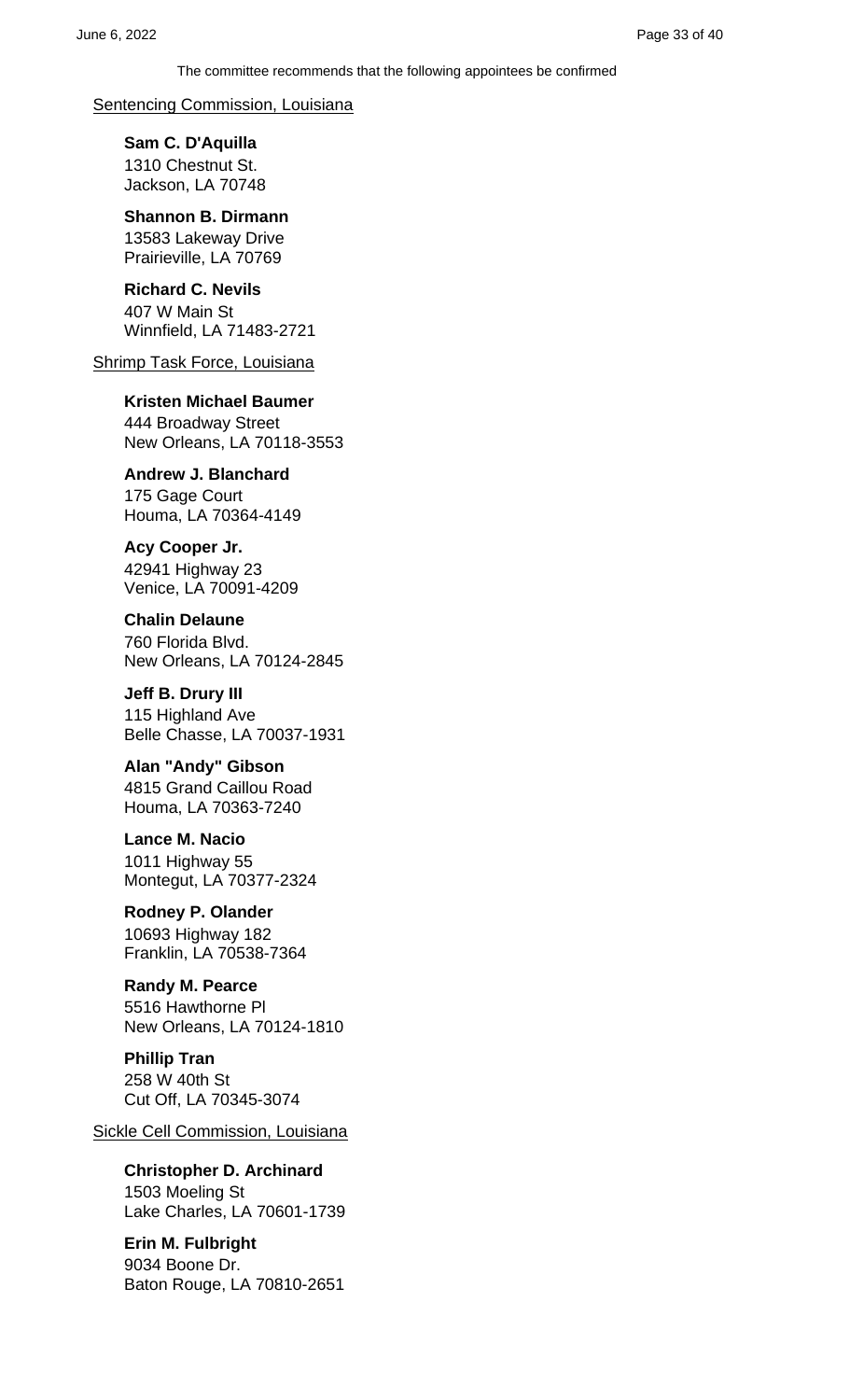Sickle Cell Commission, Louisiana

**Renee V. Gardner** 1750 St. Charles Avenue, #437 New Orleans, LA 70130-6709

**Chauncey M. Hardy** 209 Emmy Ln Pineville, LA 71360-3200

**Majed A. Jeroudi** 9000 W Wilderness Way #197 Shreveport, LA 71106-6844

**Shannon H. Robertson** 16530 Charlton Road Baker, LA 70714

**Rosalind F. Spain** 4028 Calderwood Dr Shreveport, LA 71119-7614

**Donna M. Thaxton** 6410 Loche Loop Bastrop, LA 71220-8775

**Rajasekharan P. Warrier** 123 East 2nd Avenue Salt Lake, UT 84103

Social Work Examiners, Louisiana State Board of

### **Bora K. Sunseri**

10819 Ridgely Rd Baton Rouge, LA 70809-3232

South Central Louisiana Human Services Authority

**Lynne R. Farlough** 620 Mayflower Court LaPlace, LA 70068-3600

**Adrian K. "Adriane" Watson** 509 Hilda St Morgan City, LA 70380

South Tangipahoa Parish Port Commission

**James "Wesley" Daniels II** 131 N. Seventh Street Pontchatoula, LA 70454-3304

Southeast Louisiana Flood Protection Authority-West

**Larry B. Ardoin** 13311 Bessie Booth Rd Folsom, LA 70437-3414

Southern Rail Commission

**Walter J. "Walt" Leger III** 7822 Belfast Street New Orleans, LA 70125-3404

**Adrian D. Perkins** 9605 Stratmore Cir Shreveport, LA 71115-3121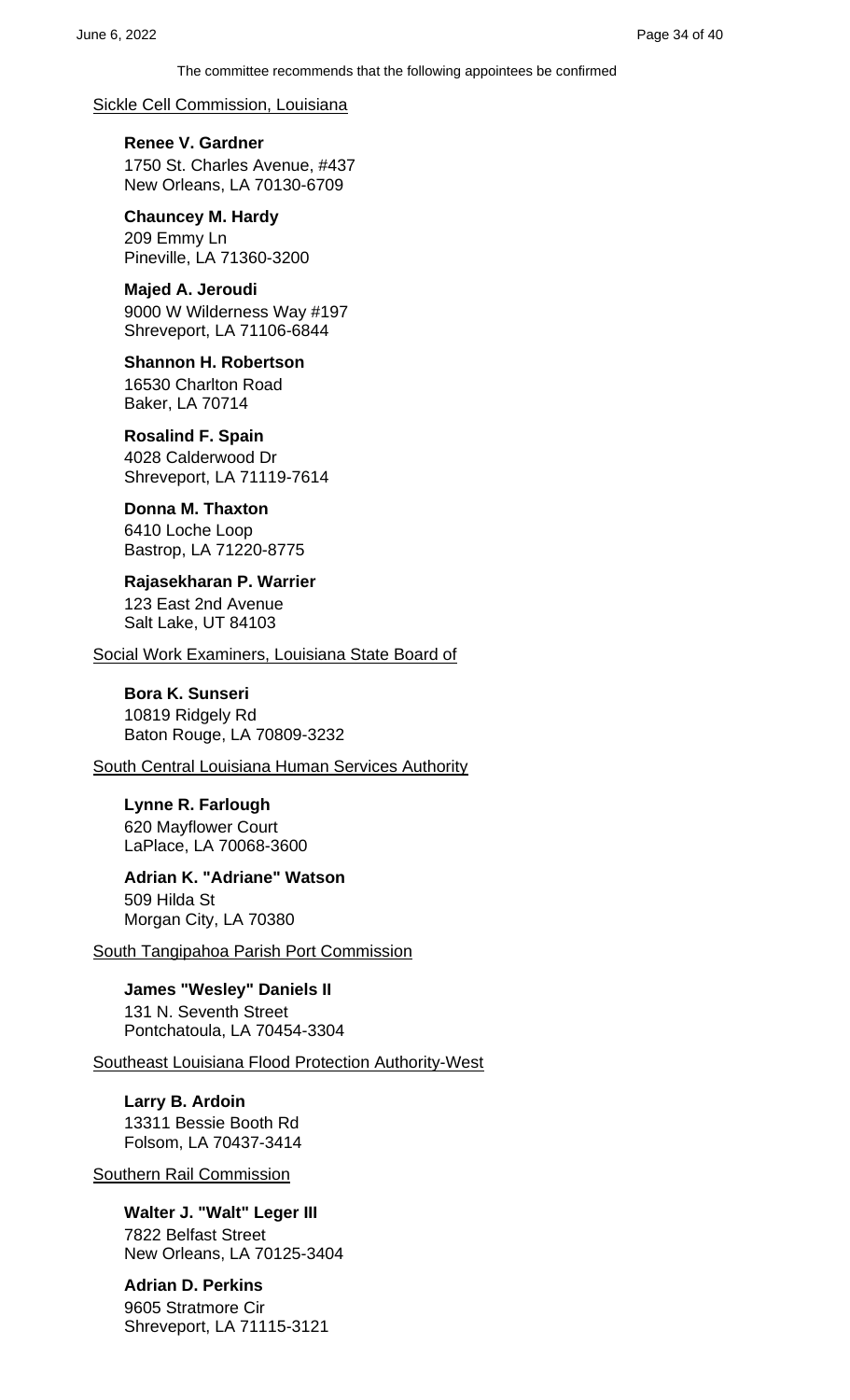Southern Rail Commission

**John M. Spain** 912 East Main Street New Roads, LA 70760-3706

**Roy W. Woodruff Jr.** 400 Metairie Hammond Hwy, Unit 2E Metairie, LA 70005-1391

Southern Regional Education, Board of Control for

**Jason M. Hughes** 8310 Aberdeen Road New Orleans, LA 70126-2106

Sparta Groundwater Conservation District

**Milton E. Melton** 1313 Martin Loop Ruston, LA 71270-6265

**Regina H. Rowe** 159 Hughes Rd

Jonesboro, LA 71251-6899

**Reggie G. Skains** 4651 Hwy 151 Downsville, LA 71234

Special School District, Board of Directors of the

**Maria D. Annis** 1556 Pierre Matte Rd Branch, LA 70516-3623

**Edward C. Bell** 1500 W Barnett Springs Ave Ruston, LA 71270-4826

**Sherry R. Crosby** 343 Davis Dr Luling, LA 70070-6003

**Jamar Ennis** 40174 Reese Lane Prairieville, LA 70769

**Kristy W. Flynn** 6006 Cherokee Ln Alexandria, LA 71301-2709

**Audra M. Hicks** 4625 Gilbert Dr Shreveport, LA 71106-1815

**Michele T. Jones** 110 Mandalay West Drive Houma, LA 70360

**Vickie J. Smith** 1812 E Belle Helene St Gonzales, LA 70737-4906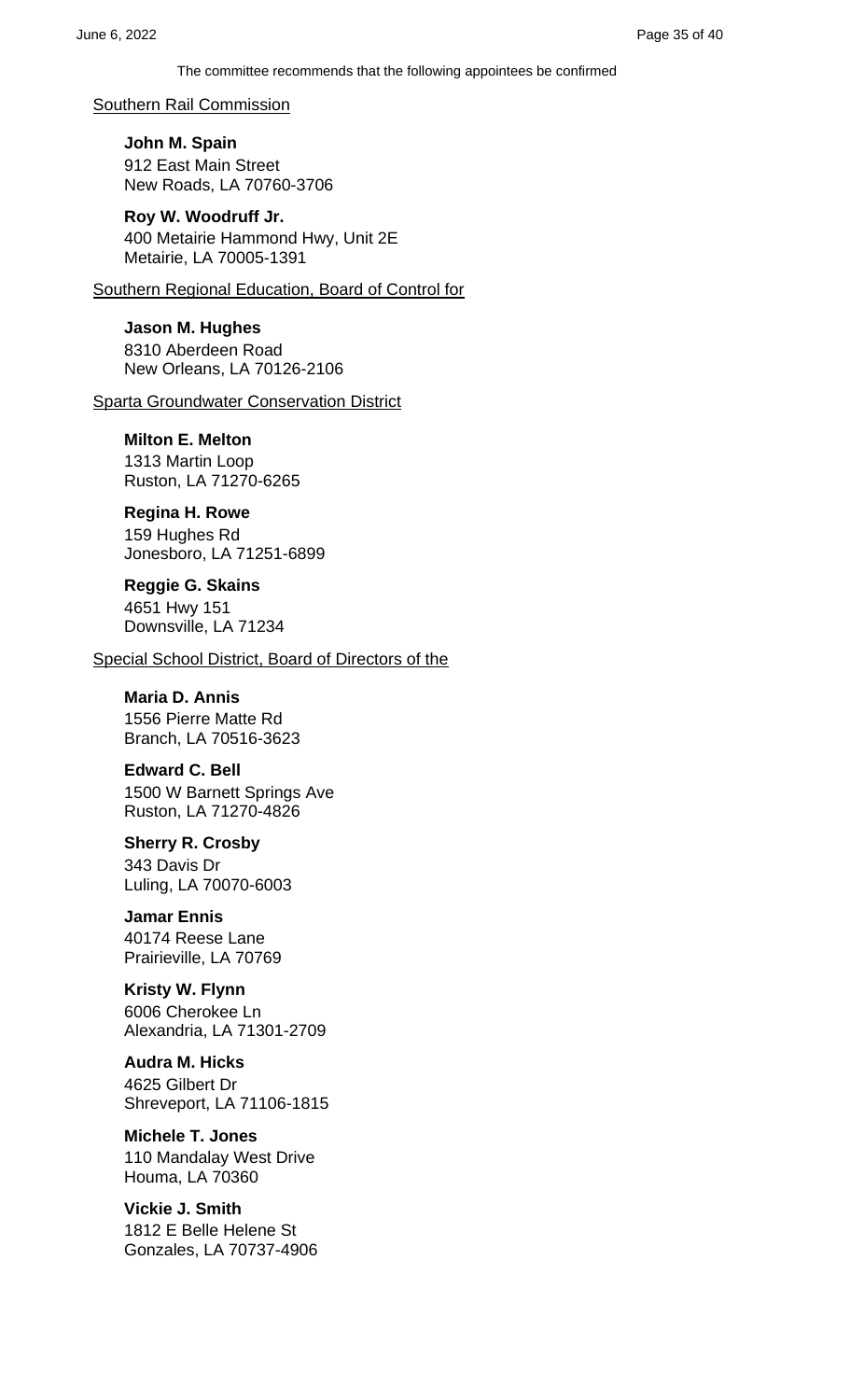#### St. Bernard Port, Harbor and Terminal District

**Walter J. Cure IV** 2905 Acorn Dr Violet, LA 70092-3747

**Jeanne E. Ferrer** 2112 Meraux Ln Violet, LA 70092-3916

#### **St. Mary Levee District**

**Junius P. "J. P." Hebert Jr.** 224 Bull Run Lane Franklin, LA 70538-3036

#### **Wilson Clay "Will" Terry** 19268 Highway 182 W Jeanerette, LA 70544-8105

Stadium and Exposition District (LSED), Louisiana

**John A. Alario Jr.** 469 Vine Drive Westwego, LA 70094-4541

**Glen D. Smith** 48 Muirfield Dr Laplace, LA 70068-1640

State Interagency Coordinating Council for EarlySteps, Louisiana

**Susannah F. Boudreaux** 12218 Sundown Drive Denham Springs, LA 70726-6857

**Rodney Lyons** 3813 Accacia Lane Harvey, LA 70058-2169

State Museum, Board of Directors of the Louisiana

**E. Tiffany Adler** 110 Bordeaux St Metairie, LA 70005-4231

### **Phillip Albert**

821 Felicity St. New Orleans, LA 70130

**Jay Batt** 500 Dorrington Blvd. Metairie, LA 70005

**Lloyd T. Bourgeois Jr.** 319 Rue Grand Chene Thibodaux, LA 70301-6917

**Romalice J. "Ro" Brown** 5205 Citrus Blvd., P310

River Ridge, LA 70123-8436

### **Ruth Burke**

383 Christwood Ln Covington, LA 70433-4617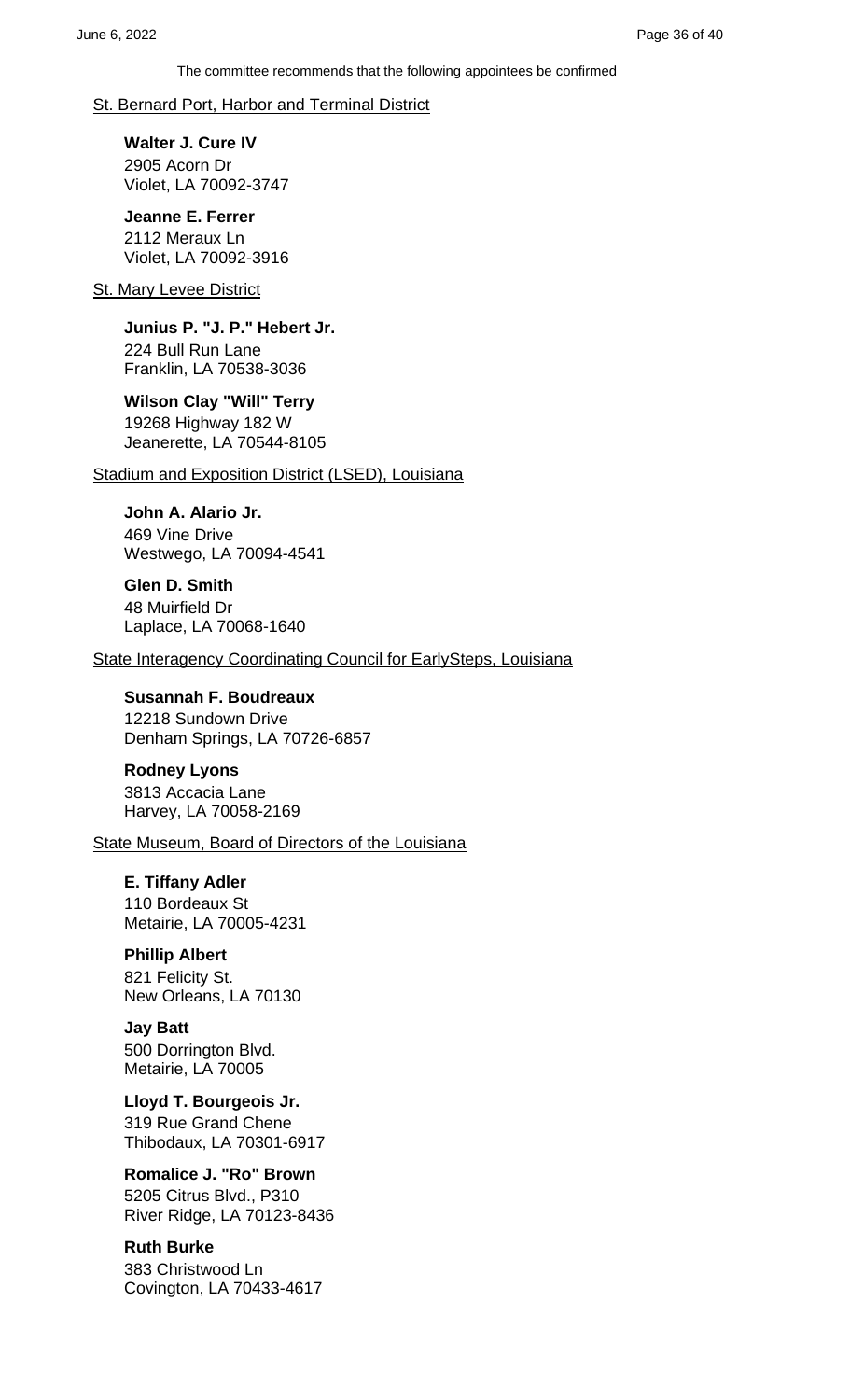#### State Museum, Board of Directors of the Louisiana

# **Storey Charbonnet**

1680 State St. New Orleans, LA 70118

# **Thelma H. French**

2222 Dublin Street New Orleans, LA 70118-2961

### **Julio Guichard**

2 Five Oaks Dr New Orleans, LA 70131-7900

#### **Malcolm Hodnett** 322 E. 2nd St. Thibodaux, LA 70301-3308

### **Florence M. Jumonville**

150 Broadway, Apt. 1212 New Orleans, LA 70118

### **Brian King**

800 Pelican Ave New Orleans, LA 70114-1144

### **Wendy Lodrig**

8215 Pritchard Pl New Orleans, LA 70118-3155

### **Suzie Terrell**

20 Pelham Drive Metairie, LA 70005-4454

Statewide Independent Living Council, Louisiana

#### **Sharon L. Hennessey** 10795 Mead Road, Apt. 103 Baton Rouge, LA 70816-2183

**Strawberry Marketing Board, Louisiana** 

### **Shelley Douglas Matherne** 40197 Drude Road Ponchatoula, 70454-6433

Tax Appeals, Board of

### **Lisa Woodruff-White** 1130 N. Cicero Avenue Baton Rouge, LA 70816-1839

Terrebonne Levee and Conservation District

#### **Jefferson L. Daisy** 2927 Bayou Dularge Rd Theriot, LA 70397-9741

Traumatic Head and Spinal Cord Injury Trust Fund Advisory Board

### **Robert H. Chatelain** 10511 Ribbonwood Ave Baker, LA 70714-6117

**Yvette D. Pacaccio** 320 Heritage Oaks Dr Covington, LA 70433-7837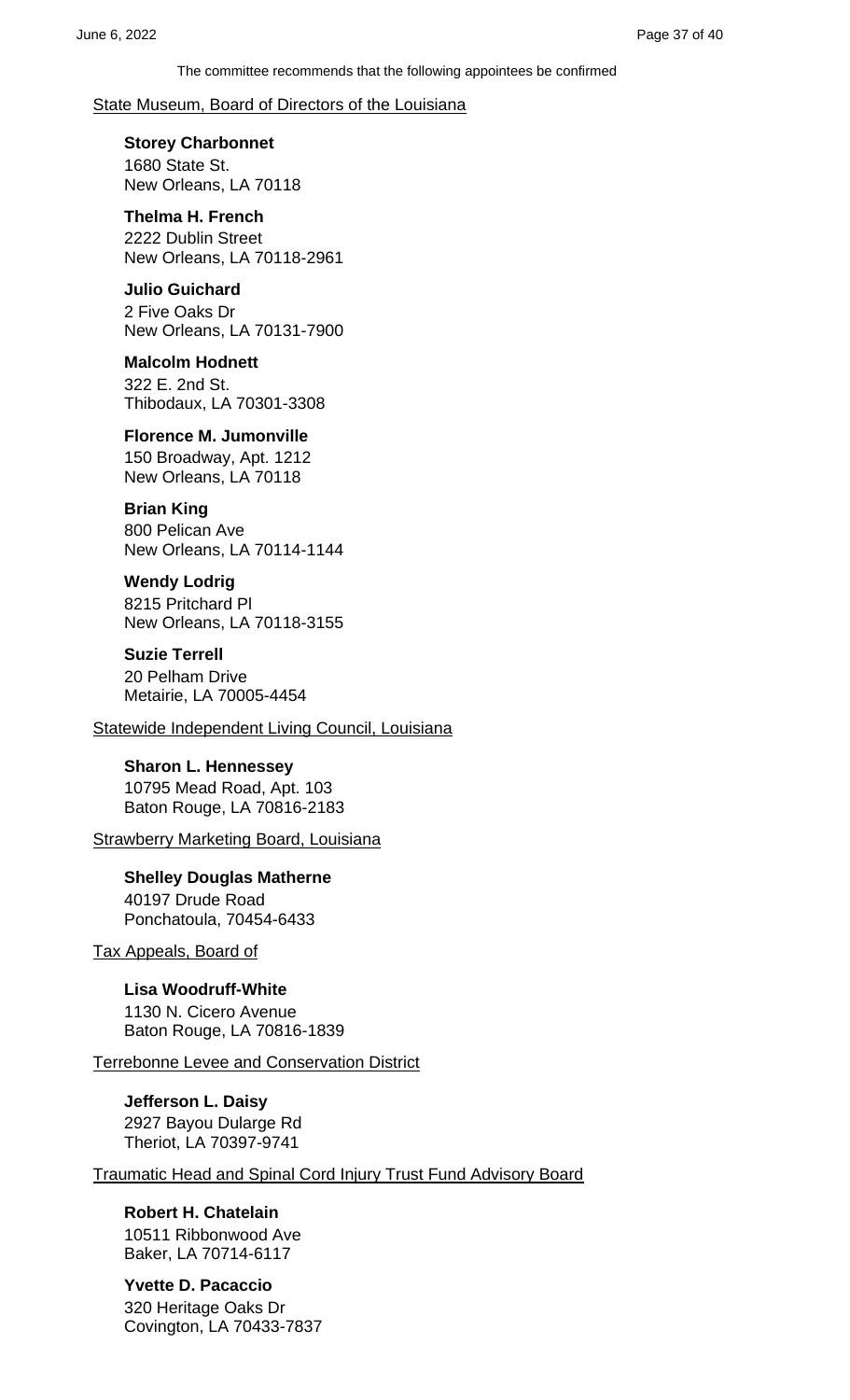Uniform Construction Code Council, Louisiana State

**Bobby J. Byrd** 6143 Tennyson Oaks Ln Alexandria, LA 71301-2757

**Tresa M. Byrd** 222 Boy Franklin Ln Greensburg, LA 70441-3010

**Julie T. Cherry** 455 E. Riveroaks Drive Baton Rouge, LA 70815-4063

**Jacquelyn M. Dadakis** 882 Montegut St., Apt. 308 New Orleans, LA 70117

**Scott M. Masterson** 6030 Fennwood Dr Zachary, LA 70791-2202

**William R. McShan** 177 Fullerton Dr Leesville, LA 71446-2975

**Eric L. Parnell** 1737 Chevelle Dr Baton Rouge, LA 70806-8411

**Rodney R. Wallis** 7340 Dundee St New Orleans, LA 70126-1740

Uniform Electronic Local Return and Remittance Advisory Committee

**Gary R. Dressler** 329 Hesper Avenue Metairie, LA 70005-3762

University of Louisiana System, Board of Supervisors for the

**Jo'Quishia "Jo" Lethermon** 4406 Rue Splendeur Baker, LA 70714

**Dana M. Peterson** 2336 Valence St New Orleans, LA 70115-5960

**Julie S. Stokes** 13 Chateau Rue Du Jardin Drive Kenner, LA 70065-2014

Used Motor Vehicle Commission, Louisiana

**Robert J. "Bobby" Hines Jr.** 706 Penwood Dr Covington, LA 70433-6506

**Wydette L. Williams**

1718 Lake St. Lake Providence, LA 71254-5208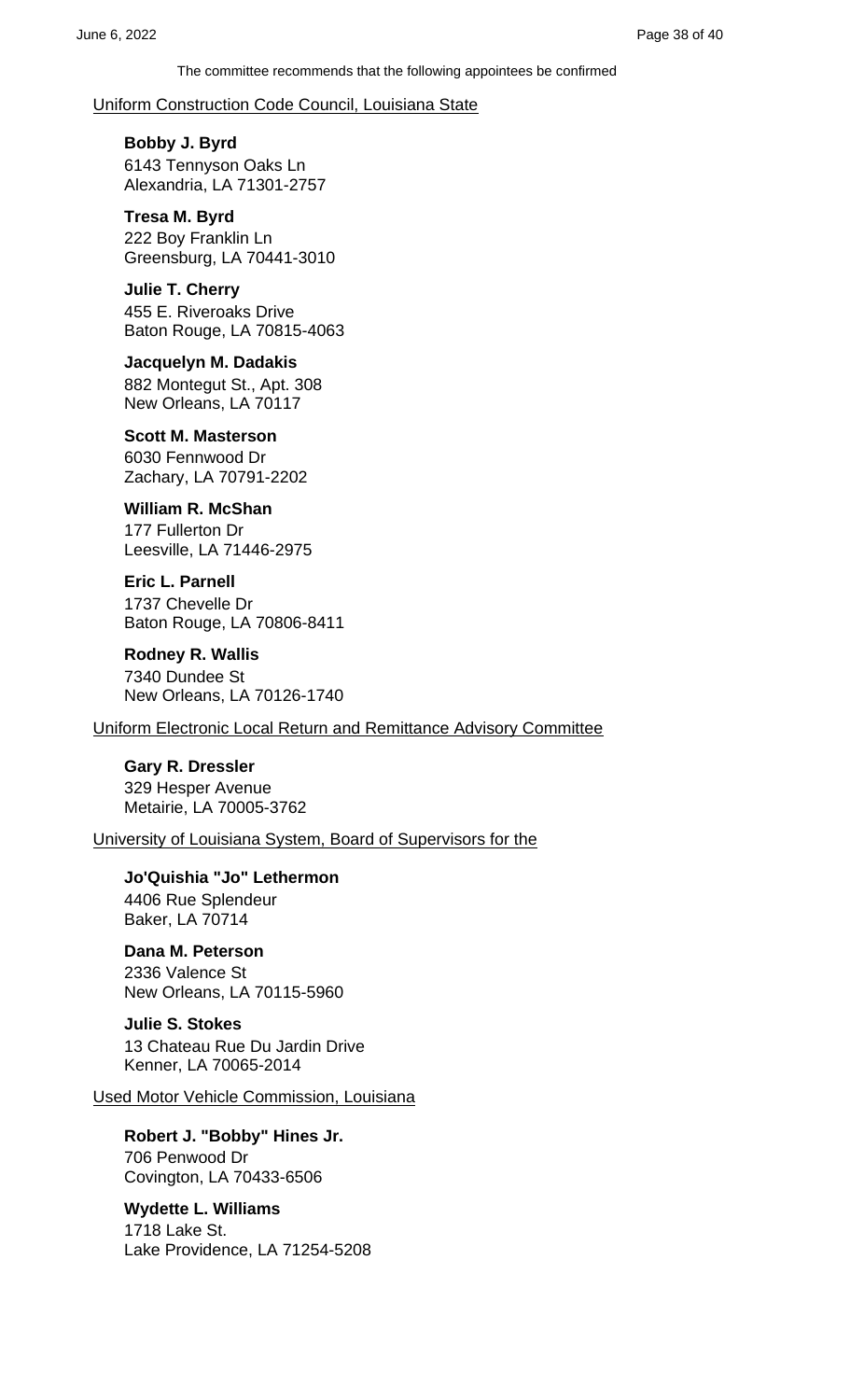Veterans Affairs Commission

**Richard Adams** 1132 Burma Road Thibodaux, LA 70301-6820

Veterinary Medicine, Louisiana Board of

**Larry L. Findley Sr.** 2211 West St Vinton, LA 70668

Volunteer Louisiana Commission

**Stefanny Alecon** 2260 Treasure St. New Orleans,, LA 70122

**Matthew Fairbrother** 423 S. 20th St. Baton Rouge, LA 70806

**Sarah Mouton Floyd** 1618 Emerson St. Monroe, LA 71201-3408

**Carissa J. Graves** 2805 Kleinert Avenue Baton Rouge, LA 70806

**Suzanne Harris** 40432 Pelican Point Pkwy Gonzales, LA 70737-8559

**Gwendolyn W. Hilliard** 39232 West Lane Prairieville, LA 70769-4737

**Matthew C. LaBorde** 1308 Bonaire Trace Alexandria, LA 71303

**Ethan Melancon** 638 Lakeland Drive Baton Rouge, LA 70802

**Paul Anthony Pratt** 9033 Sundance Ln Shreveport, LA 71106-7788

**DeRon L. Talley** 196 Sussex Drive Monroe, LA 71203

Voting System Commission

**Lillian G. DeJean** 723 Bayou Tortue Rd Broussard, LA 70518-7507

**Michael W. McClanahan** 1473 S Redondo Dr Baton Rouge, LA 70815-1064